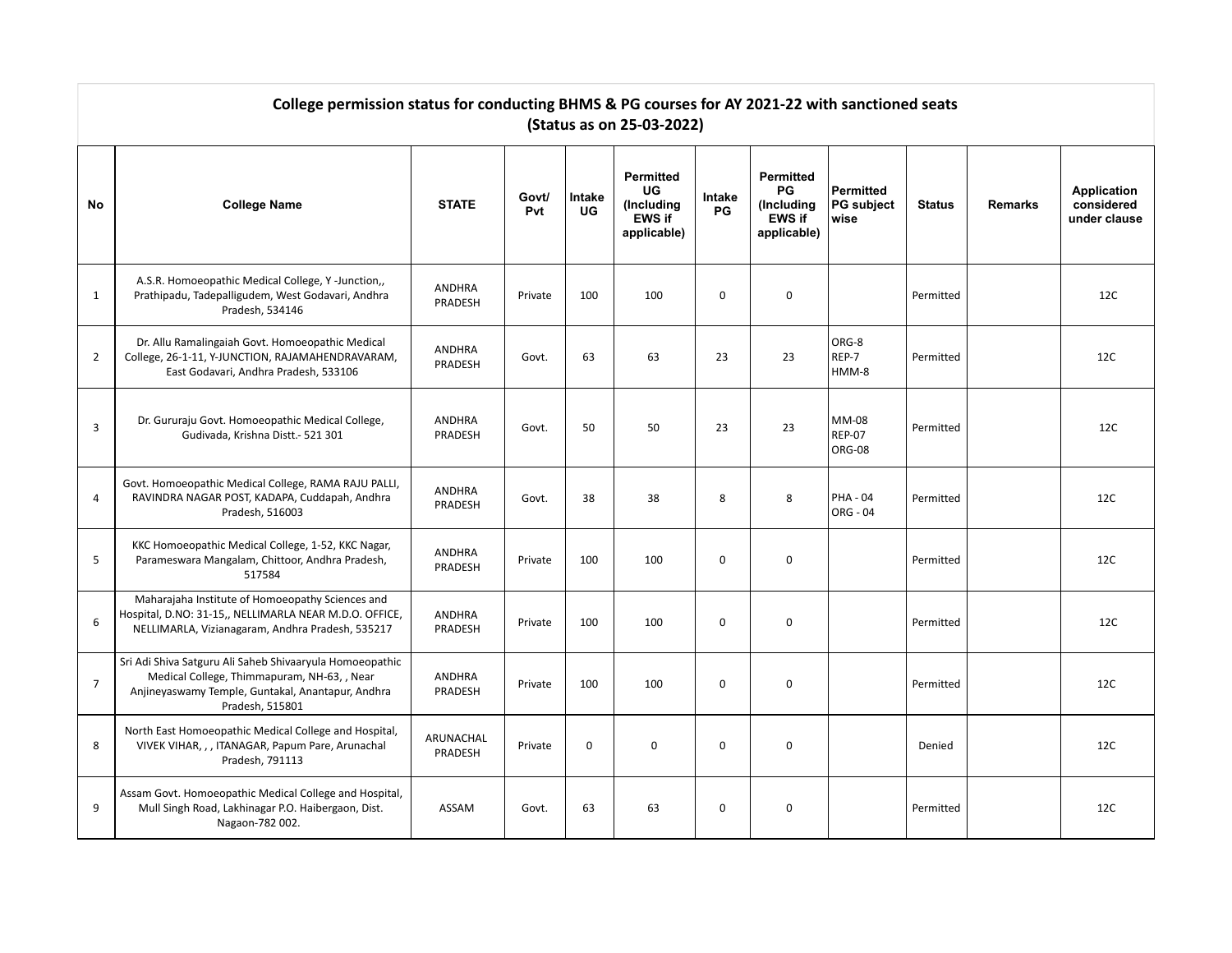| 10 | Dr. J. K. Saikia Govt. Homoeopathic Medical College, Near<br>Gymkhana Club Road, Distt-Jorhat-785008.                        | ASSAM        | Govt    | 63  | 63  | $\Omega$    | $\mathbf 0$ |                                                                                                      | Permitted | 12C |
|----|------------------------------------------------------------------------------------------------------------------------------|--------------|---------|-----|-----|-------------|-------------|------------------------------------------------------------------------------------------------------|-----------|-----|
| 11 | Swahid Jadav Nath Govt. Homoeopathic Medical College,<br>Vill. Bagharbari, P.O. Khanapara, Guwahati-781037                   | ASSAM        | Govt.   | 63  | 63  | $\mathbf 0$ | $\mathbf 0$ |                                                                                                      | Permitted | 12C |
| 12 | B.N.M. Homoeopathic Medical Hospital, Saharsa-852 201.                                                                       | <b>BIHAR</b> | Private | 50  | 50  | $\Omega$    | $\mathbf 0$ |                                                                                                      | Permitted | 12C |
| 13 | Dr. Halim Homoeopathic Medical College and Hospital,<br>Ekmighat, P.O. Laheria Sarai-846001.                                 | <b>BIHAR</b> | Private | 50  | 50  | $\mathbf 0$ | $\mathbf 0$ |                                                                                                      | Permitted | 12C |
| 14 | Dr. Rambalak Singh Gaya Homoeopathic Medical College &<br>Hospital, Amwa, Bodh Gaya-824231, GAYA.                            | <b>BIHAR</b> | Private | 50  | 50  | $\mathbf 0$ | $\mathbf 0$ |                                                                                                      | Permitted | 12C |
| 15 | Dr.Yadubir Singh Sinha Homoeopathic Medical College and<br>Hospital, Laharisarai, Darbhanga-846002.                          | <b>BIHAR</b> | Private | 50  | 50  | $\mathbf 0$ | $\mathbf 0$ |                                                                                                      | Permitted | 12C |
| 16 | G.D. Memorial Homoeopathic Medical College and<br>Hospital, East Ram Krishna Nagar, P.O. Jaganpura Patna -<br>800 027        | <b>BIHAR</b> | Private | 100 | 100 | 42          | 42          | ORG-06<br>MM-06<br><b>POM-06</b><br><b>REP-06</b><br><b>PSY-06</b><br><b>PHA-06</b><br><b>PED-05</b> | Permitted | 12C |
| 17 | K.N.H. Medical College and Hospital, BH012- Bihar                                                                            | <b>BIHAR</b> | Private | 50  | 0   | $\mathbf 0$ | $\mathbf 0$ |                                                                                                      | Denied    | 12C |
| 18 | Kent Homoeopathic Medical College and Hospital At & P.<br>O. Khilwat (via-Bidupur Bazar) Hajipur, District Vaishali-<br>516. | <b>BIHAR</b> | Private | 50  | 50  | $\mathbf 0$ | $\mathbf 0$ |                                                                                                      | Permitted | 12C |
| 19 | Magadh Homoeopathic Medical College, Biharsarif, Station<br>Road, Nalanda-803101.                                            | <b>BIHAR</b> | Private | 50  | 0   | $\mathbf 0$ | $\mathbf 0$ |                                                                                                      | Denied    | 12C |
| 20 | Maharshi Menhi Homoeopathic Medical College and<br>Hospital, Jeewachh Nagar, Katihar-854105.                                 | <b>BIHAR</b> | Private | 50  | 50  | $\mathbf 0$ | $\mathbf 0$ |                                                                                                      | Permitted | 12C |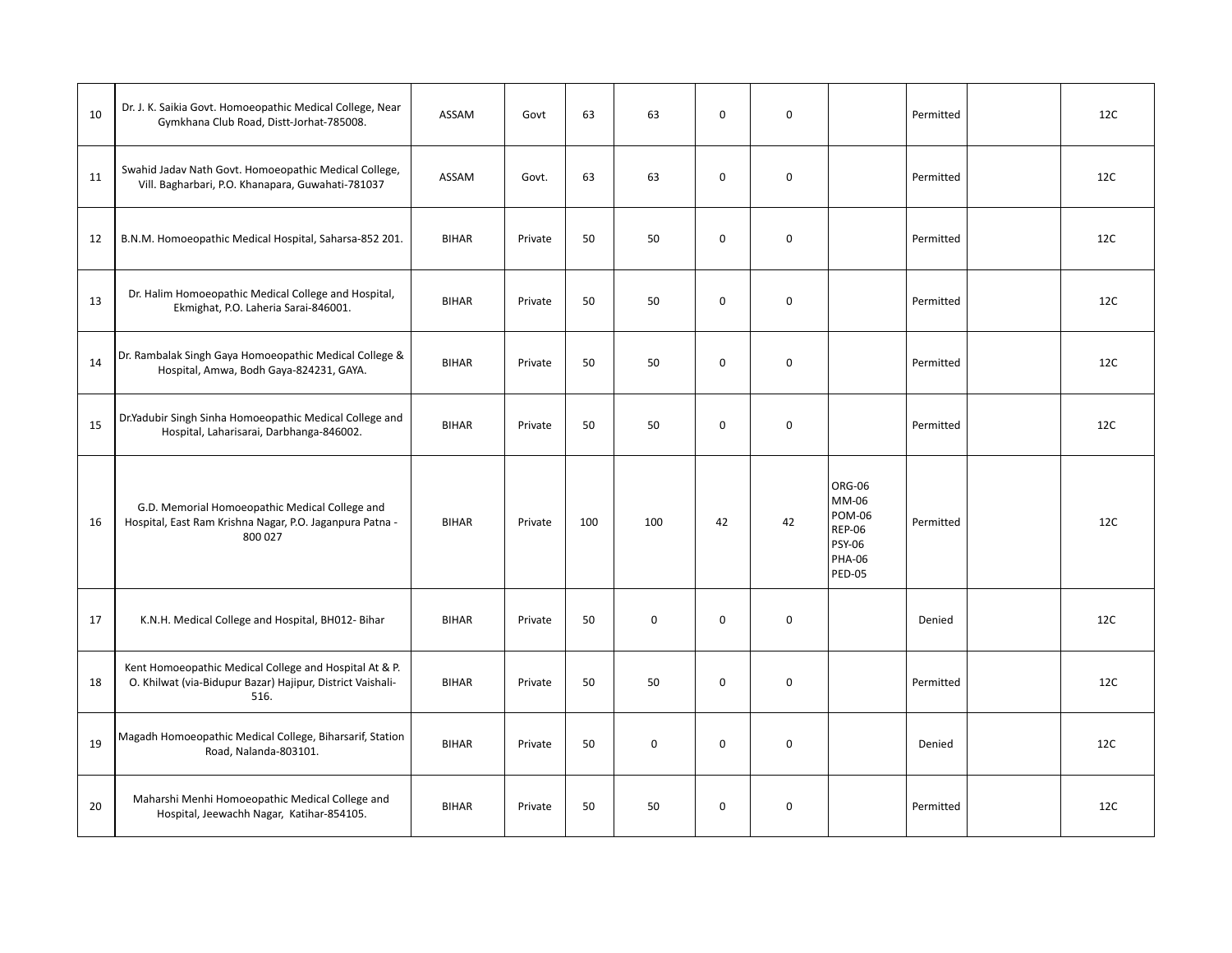| 21 | Mangla Kamla Homoeopathic Medical College and<br>Hospital, Bihar - BH009                                                              | <b>BIHAR</b> | Private | 50  | $\mathbf 0$ | $\Omega$    | $\mathbf 0$ |                                      | Denied    | 12C |
|----|---------------------------------------------------------------------------------------------------------------------------------------|--------------|---------|-----|-------------|-------------|-------------|--------------------------------------|-----------|-----|
| 22 | Muzaffarpur Homoeopathic Medical College, Raghu Nath<br>Pandey Nagar, MIC Bela, Muzaffarpur-842005.                                   | <b>BIHAR</b> | Private | 50  | 50          | $\mathbf 0$ | $\mathbf 0$ |                                      | Permitted | 12C |
| 23 | Patna Homoeopathic Medical College and Hospital, Ram<br>Krishan Nagar, (Sorangpur), Patna-800027.                                     | <b>BIHAR</b> | Private | 50  | 50          | $\mathbf 0$ | $\mathbf 0$ |                                      | Permitted | 12C |
| 24 | R.B.T.S. Govt. Homoeopathic Medical College, Ram Dayalu<br>Nagar, P.O. Ramna, Muzaffarpur-842 002.                                    | <b>BIHAR</b> | Govt.   | 75  | 75          | 13          | 13          | POM <sub>6</sub><br>HMM <sub>7</sub> | Permitted | 12C |
| 25 | R.D. Kedia Homoeopathic Medical College & Hospital, post<br>office Hanuman Sugar Mills Bariyapur, Motihari, East<br>Champaran-841226, | <b>BIHAR</b> | Private | 50  | $\mathbf 0$ | $\Omega$    | $\mathbf 0$ |                                      | Denied    | 12C |
| 26 | The Temple of Hahnemann Homoeopathic Medical College<br>& Hospital, Opposite Post Office, Bhagat Singh Chowk,<br>Munger-811201.       | <b>BIHAR</b> | Private | 50  | $\mathbf 0$ | $\mathbf 0$ | $\mathbf 0$ |                                      | Denied    | 12C |
| 27 | Homoeopathic Medical College and Hospital, M-671,<br>Sector 26, U.T. Chandigarh - 160 019.                                            | CHANDIGARH   | Private | 50  | 50          | $\Omega$    | $\mathbf 0$ |                                      | Permitted | 12C |
| 28 | Chhadamilal Chouksey (C.L.) Homoeopathic Medical<br>College and Hospital, Lal Khadan Masturi Road, Bilaspur-<br>495001.               | CHHATISGARH  | Private | 100 | $\mathbf 0$ | $\mathbf 0$ | $\mathbf 0$ |                                      | Denied    | 12C |
| 29 | Maharana Pratap Homoeopathic Medical College, Near<br>Rishabh Enclave, Imlidih, New Rajendra Nagar, Raipur-001.                       | CHHATISGARH  | Private | 50  | $\mathbf 0$ | $\Omega$    | $\mathbf 0$ |                                      | Denied    | 12C |
| 30 | Raipur Homoeopathic Medical College and Hospital, Ram<br>Kund, Chaube Colony, Raipur-492 001.                                         | CHHATISGARH  | Private | 50  | 50          | $\mathbf 0$ | $\mathbf 0$ |                                      | Permitted | 12C |
| 31 | Dr. B.R. Sur Homoeopathic Medical College and Hospital,<br>Near Nanakpura Gurudwara (Ring Road), Moti Bagh-II,<br>New Delhi-110 021.  | <b>DELHI</b> | Govt.   | 63  | 63          | $\mathbf 0$ | $\mathbf 0$ |                                      | Permitted | 12C |
| 32 | Nehru Homoeopathic Medical College and Hospital, B-<br>Block, Defence Colony, New Delhi-110024.                                       | <b>DELHI</b> | Govt.   | 125 | 125         | 9           | 9           | $MM-3$<br>ORG-3<br>POM-3             | Permitted | 12C |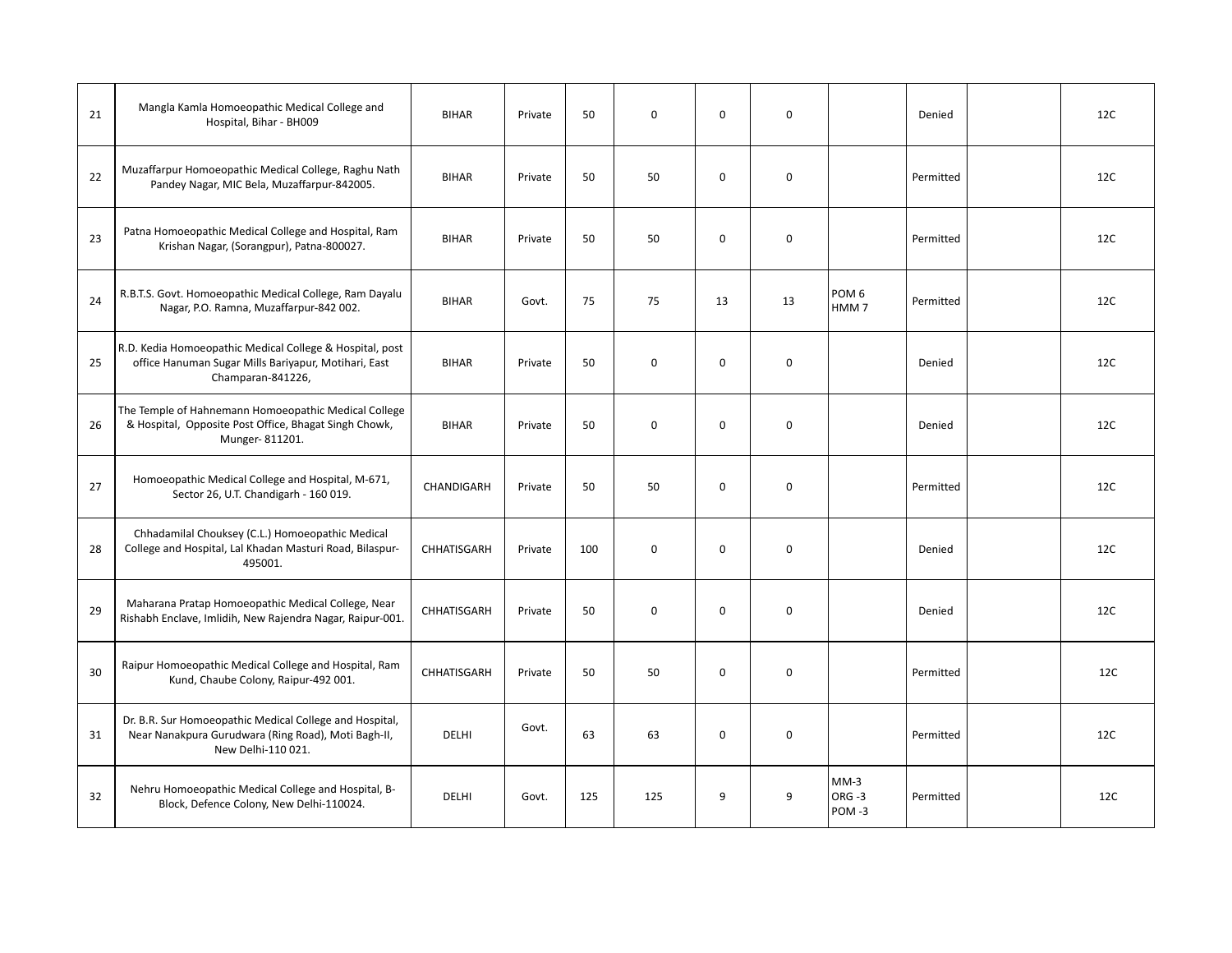| 33 | Kamaxi Devi Homoeopathic Medical College, Hill Top,<br>Shiroda, Goa-403103.                                                                             | <b>GOA</b>     | Private    | 50  | $\mathbf 0$ | $\mathbf 0$ | 0           |                                            | Denied           |             | 12C |
|----|---------------------------------------------------------------------------------------------------------------------------------------------------------|----------------|------------|-----|-------------|-------------|-------------|--------------------------------------------|------------------|-------------|-----|
| 34 | Aarihant Homoeopathic Medical College & Research<br>Institute, At Bhoya Rathod, Opp. Iffco Adalaj-Sertha Road,<br>Gandhinagar-382420.                   | <b>GUJARAT</b> | Private    | 100 | 60          | $\mathbf 0$ | $\mathbf 0$ |                                            | Permitted        |             | 12C |
| 35 | Aarya-Veer Homoeopathic Medical College, at Kuvadva,<br>Kuvada-Sardar Road, Rajkot-Ahmedabad NH, District-<br>Rajkot-360 030                            | <b>GUJARAT</b> | Private    | 100 | 100         | $\mathbf 0$ | $\mathbf 0$ |                                            | Permitted        |             | 12C |
| 36 | Agarwal Education Foundation, S.S. Agarwal<br>Homoeopathic Medical College at Near Devina Park<br>Society, Viranjali Marg, Gandevi Raod, Navsari-396445 | <b>GUJARAT</b> | Private    | 100 | 100         | $\mathbf 0$ | $\mathbf 0$ |                                            | Permitted        |             | 12C |
| 37 | Ahmedabad Homoeopathic Medical College, At & PO.<br>Ghuma- Bopal Road, Ghuma, Ahmedabad.-380058                                                         | <b>GUJARAT</b> | Private    | 100 | 100         | 18          | 18          | MM 06<br><b>REP 06</b><br><b>ORG 06</b>    | Permitted        |             | 12C |
| 38 | Anand Homoeopathic Medical College and Research<br>Institute, Near OSardar Baug, Bhalej Road, Anand- 001. Dist.<br>Kheda.                               | <b>GUJARAT</b> | Govt Aided | 125 | 125         | 23          | 23          | ORG-08<br><b>REP-08</b><br>MM-07           | Permitted        |             | 12C |
| 39 | Ananya College of Homoeopathic, KIRC Campus,<br>Ahmedabad-Mahesana Highway, Kalol, Dist. Gandhinagar-<br>382721                                         | <b>GUJARAT</b> | Private    | 100 | 100         | $\mathbf 0$ | $\mathbf 0$ |                                            | Permitted        |             | 12C |
| 40 | Arrdeta Homoeopathic Medical College and Hoapital, PO-<br>Navi Metral, distt. Sabarkantha, Gujarat. (100 seats)                                         | <b>GUJARAT</b> | Private    | 60  | 60          | $\mathbf 0$ | $\mathbf 0$ |                                            | Permitted        | New College | 12A |
| 41 | Baroda Homoeopathic Medical College, Near Sonar Kui,<br>Opp. Xavier Technical Institute, Sevasi-Sindhrot Road,<br>Sevasi, Vadodara-391101.              | <b>GUJARAT</b> | Private    | 100 | 100         | 24          | 24          | ORG-6<br>$MM-6$<br>REP-6<br>PED-3<br>POM-3 | Permitted        |             | 12C |
| 42 | Bhargva Homoeopathic Medical College, Vidyagram, At &<br>Post-Dahemi, Ta-Borsad, Dist. Anand-388560, Gujarat.                                           | <b>GUJARAT</b> | Private    | 100 | 100         | $\mathbf 0$ | $\mathbf 0$ |                                            | Permitted        |             | 12C |
| 43 | C.D. Pachchigar Homoeopathic Medical College, Near<br>Anand Mangal Society, Bhatar Road, Majura, Surat-<br>395001.                                      | <b>GUJARAT</b> | Private    | 75  |             | $\mathbf 0$ | $\mathbf 0$ |                                            | Under<br>Process |             | 12C |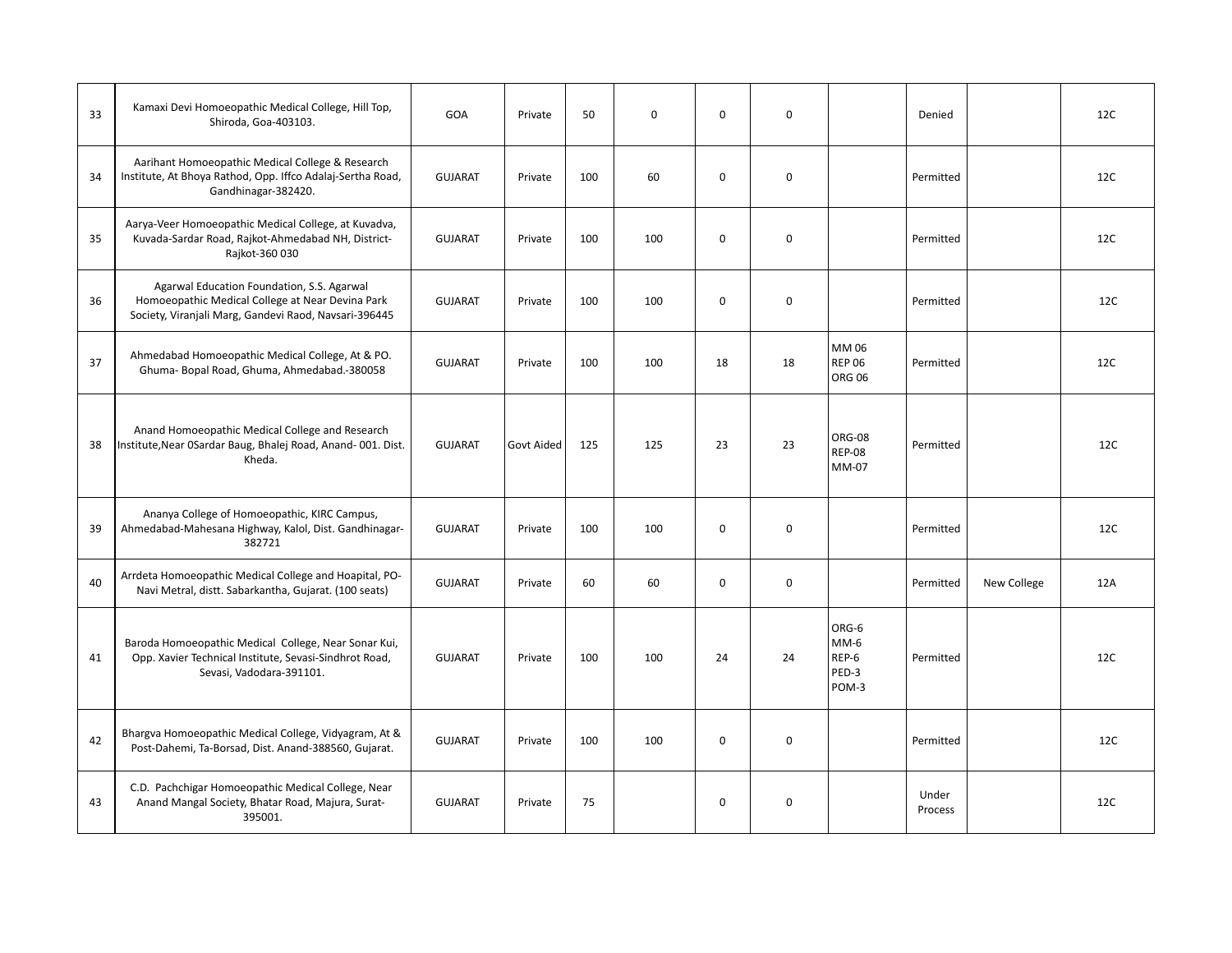| 44 | Dr. V.H. Dave Homoeopathic Medical College and Smt. S.I.<br>Patel (Ipcowala) Homoeopathic Hospital, Hahnemann<br>House, Amul Dairy Road, Anand- - 001, Dist. Kheda. | <b>GUJARAT</b> | <b>Govt Aided</b> | 125 | 125       | 9           | 9                | MM <sub>3</sub><br>ORG <sub>3</sub><br>REP <sub>3</sub> | Permitted |             | 12C |
|----|---------------------------------------------------------------------------------------------------------------------------------------------------------------------|----------------|-------------------|-----|-----------|-------------|------------------|---------------------------------------------------------|-----------|-------------|-----|
| 45 | Govt. Homoeopathic Medical College and Hospital, Dethali,<br>Ta. Sidhdhpur, Dist. Patan (North Gujarat)-384151                                                      | <b>GUJARAT</b> | Govt.             | 125 | 125       | $\mathbf 0$ | $\mathbf 0$      |                                                         | Permitted |             | 12C |
| 46 | Gujarat Homoeopathic Medical College At & P.O. Savli-<br>91770, Dist.Vadodara.                                                                                      | <b>GUJARAT</b> | Govt Aided        | 125 | 125       | $\mathbf 0$ | $\mathbf 0$      |                                                         | Permitted |             | 12C |
| 47 | Gyan Jyot Education Trust B.G. Garaiya Homoeopathy<br>Medical College, At Kalipat Nr. Tramba, Bhavnagar<br>Highway, Rajkot-360 020.                                 | <b>GUJARAT</b> | Private           | 100 | 100       | $\mathbf 0$ | $\mathbf 0$      |                                                         | Permitted |             | 12C |
| 48 | Jawaharlal Nehru Homoeopathic Medical College, C/o<br>Parul Educational Complex, Post-Limbda, Tal-Waghodia,<br>Dist.- Vadodara-391760.                              | <b>GUJARAT</b> | Private           | 100 | 100       | 24          | 24               | MM-06<br><b>REP-06</b><br>ORG-06<br><b>POM-06</b>       | Permitted |             | 12C |
| 49 | Jay Jalaram Homoeopathic Medical College, At & Post<br>Morva (Rena), Takula Shahera, Distt. Panchmahal-389001.                                                      | <b>GUJARAT</b> | Private           | 100 | 100       | $\mathbf 0$ | $\mathbf 0$      |                                                         | Permitted |             | 12C |
| 50 | Kamdar Homoeopathy Medical College & Research Centre,<br>Haripar Pal Survery No.12, Behind NRI Bungalows, Opp.<br>Delhi Public School, Kalawad Road, Rajkot-360007. | <b>GUJARAT</b> | Private           | 100 | 100       | $\mathbf 0$ | $\mathbf 0$      |                                                         | Permitted |             | 12C |
| 51 | Laxmiben Homoeopathy Institute & Research Centre, Lalji<br>Park, Unjha-Mehsana Highway, At and PO-Bhandu-384120,<br>Ta-Visanagar, Distt. Mehsana, (North Gujarat)   | <b>GUJARAT</b> | Private           | 100 | $\pmb{0}$ | $\mathbf 0$ | $\mathbf 0$      |                                                         | Denied    |             | 12C |
| 52 | Merchant Homoeopathic Medical College, Merchant<br>Education Campus, Mehsana-Visnagar Highway, At. Gadha<br>& P.O. Basna, Mehsana-384 315.                          | <b>GUJARAT</b> | Private           | 100 | 100       | $\mathbf 0$ | $\mathbf 0$      |                                                         | Permitted |             | 12C |
| 53 | P.P. Savani Homoeopathy Medical College & Hospital, NH-<br>8, GETCO, Near Biltech Company, Vill-Dhamdod,<br>Kosamaba, Dist. Surat, Gujarat-394125.                  | <b>GUJARAT</b> | Private           | 60  | 60        | $\mathbf 0$ | $\mathbf 0$      |                                                         | Permitted | New College | 12A |
| 54 | Parul Institute of Homoeopathy & Reserach, P.O. Lilmda,<br>Tal. Waghodia, Dist. Vadodara-391760.                                                                    | <b>GUJARAT</b> | Private           | 100 | 100       | 0           | $\boldsymbol{0}$ |                                                         | Permitted |             | 12C |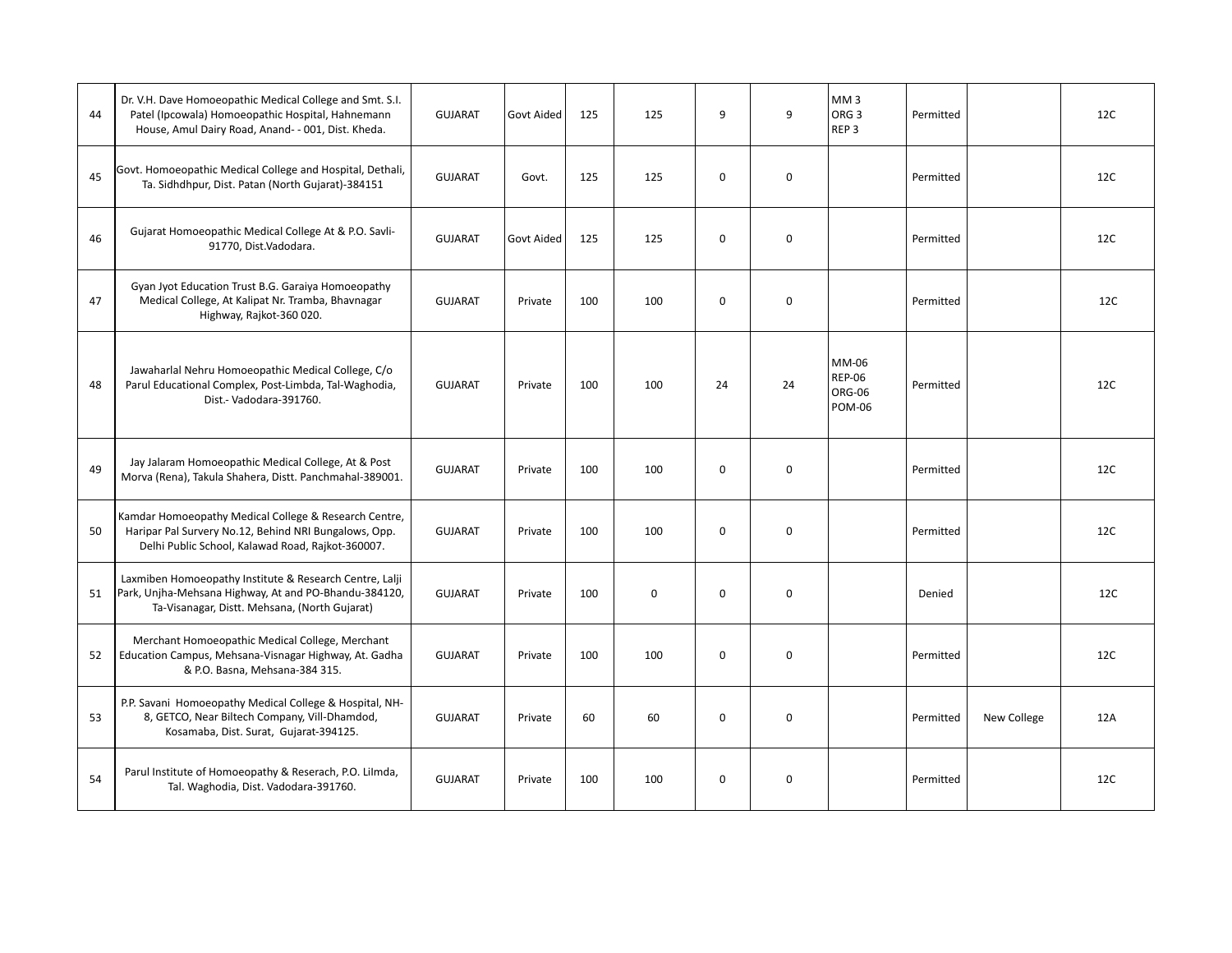| 55 | Pioneer Homoeopathic Medical College, Pioneer Medical<br>Campus, Near American School of Baroda, AT & P.O. :-<br>Sayajipura Village, Near National Highway No:-8, Ajwa<br>Cross Road, Vadodara.                                | <b>GUJARAT</b> | Private | 100 | 100 | $\mathbf 0$ | $\mathbf 0$ |                                   | Permitted |                   | 12C      |
|----|--------------------------------------------------------------------------------------------------------------------------------------------------------------------------------------------------------------------------------|----------------|---------|-----|-----|-------------|-------------|-----------------------------------|-----------|-------------------|----------|
| 56 | Rajkot Homoeopathic Medical College, Jainath Petrol<br>Pump, Gondal Road, Rajkot-360 002.                                                                                                                                      | <b>GUJARAT</b> | Private | 100 | 100 | 24          | 15          | $MM-4$<br>POM-4<br>REP-4<br>ORG-3 | Permitted | For New PG        | 12C, 12A |
| 57 | Samarpan Charitable and Educational Medical & Research<br>Trust's Shri Bachubhai Alabhai Danger Homoeopathic<br>Medical College, Opp. I.O.C. Depot, Jamnagar Road,<br>Rajkot-360007.                                           | <b>GUJARAT</b> | Private | 100 | 100 | $\mathbf 0$ | 0           |                                   | Permitted |                   | 12C      |
| 58 | Sh. H. N. Shukla Homoeopathic Medical College &<br>Hospital, Sh. H. N. Shukla College Campus, Nr. Lalpari<br>Lake, Bh. Marketing Yard, Amargadh-Bhichri, Rajkot (by<br>Shree Mahatama Gandhi Education Trust, Rajkot, Gujarat) | <b>GUJARAT</b> | Private | 100 | 100 | 0           | 0           |                                   | Permitted |                   | 12C      |
| 59 | Shree Chotalal Nagindas Kothari Homoeopathic Medical<br>College and Research Centre, Near Van Chetna, Kakrapar<br>Bye Pass, Tadkuva, Vyara, Dist. Surat-394 650.                                                               | <b>GUJARAT</b> | Private | 100 | 100 | $\mathbf 0$ | $\mathbf 0$ |                                   | Permitted |                   | 12C      |
| 60 | Shree Limbdi Vikas Trust Homoeopathic Medical College,<br>Limbdi- Dhanuka State Highway, District Surendra Nagar<br>Limbdi -363421                                                                                             | <b>GUJARAT</b> | Private | 100 | 60  | $\mathbf 0$ | $\mathbf 0$ |                                   | Permitted |                   | 12C      |
| 61 | Shree Mahalaxmi Mahila Homoeopathic Medical College,<br>(Shree Shamlaji Arogya Seva Trust), Beside Gujarat<br>Tractors Nr. Vishwamitri Bridge, Munjanaluda Lalbag Road,<br>Vadodara-390011.                                    | <b>GUJARAT</b> | Private | 100 | 100 | $\mathbf 0$ | $\mathbf 0$ |                                   | Permitted |                   | 12C      |
| 62 | Shree Swaminarayan Homoeopathy College Shree<br>Swaminarayan Vishwa Mangal Gurukul Trust, Nr.<br>Ahmedabad-Mehsana National Highway, At & PO-Saij,<br>Kalol, Dist. Gandhinagar-382721                                          | <b>GUJARAT</b> | Private | 100 | 100 | $\mathbf 0$ | $\mathbf 0$ |                                   | Permitted |                   | 12C      |
| 63 | Shri Shamlaji Homoeopathic Medical College and Research<br>Institute, Godhra, Near Moon Light Cinema, Godhra-389<br>001.                                                                                                       | <b>GUJARAT</b> | Private | 100 | 100 | $\mathbf 0$ | $\mathbf 0$ |                                   | Permitted |                   | 12C      |
| 64 | Shri Vivek Bharti Trust, Noble Homoeopathic College &<br>Research Institute-Junagadh, "PARTH VATIKA", Bhesan<br>Road, VIA-VADAL, At. Bamangam-362310, Ta & Dist. -<br>Junagadh                                                 | <b>GUJARAT</b> | Private | 100 | 100 | $\mathbf 0$ | $\mathbf 0$ |                                   | Permitted |                   | 12C      |
| 65 | Smt. A.J. Savla Homoeopathic Medical College and<br>Research Institute, Pushpanjali 'Building' Near Jilla<br>Panchayat, Nr. Karve School, Visnagar Road, Mehsana-<br>384001.                                                   | <b>GUJARAT</b> | Private | 100 | 100 | $\mathbf 0$ | 0           |                                   | Permitted |                   | 12C      |
| 66 | Smt. Malini Kishore Sanghavi Homoeopathic Medical<br>College at Miyagaon, Tal. Karjan, Dist. Vadodara-391240.                                                                                                                  | <b>GUJARAT</b> | Private | 80  | 80  | 0           | $\mathbf 0$ |                                   | Permitted | Increase of Seats | 12C, 12A |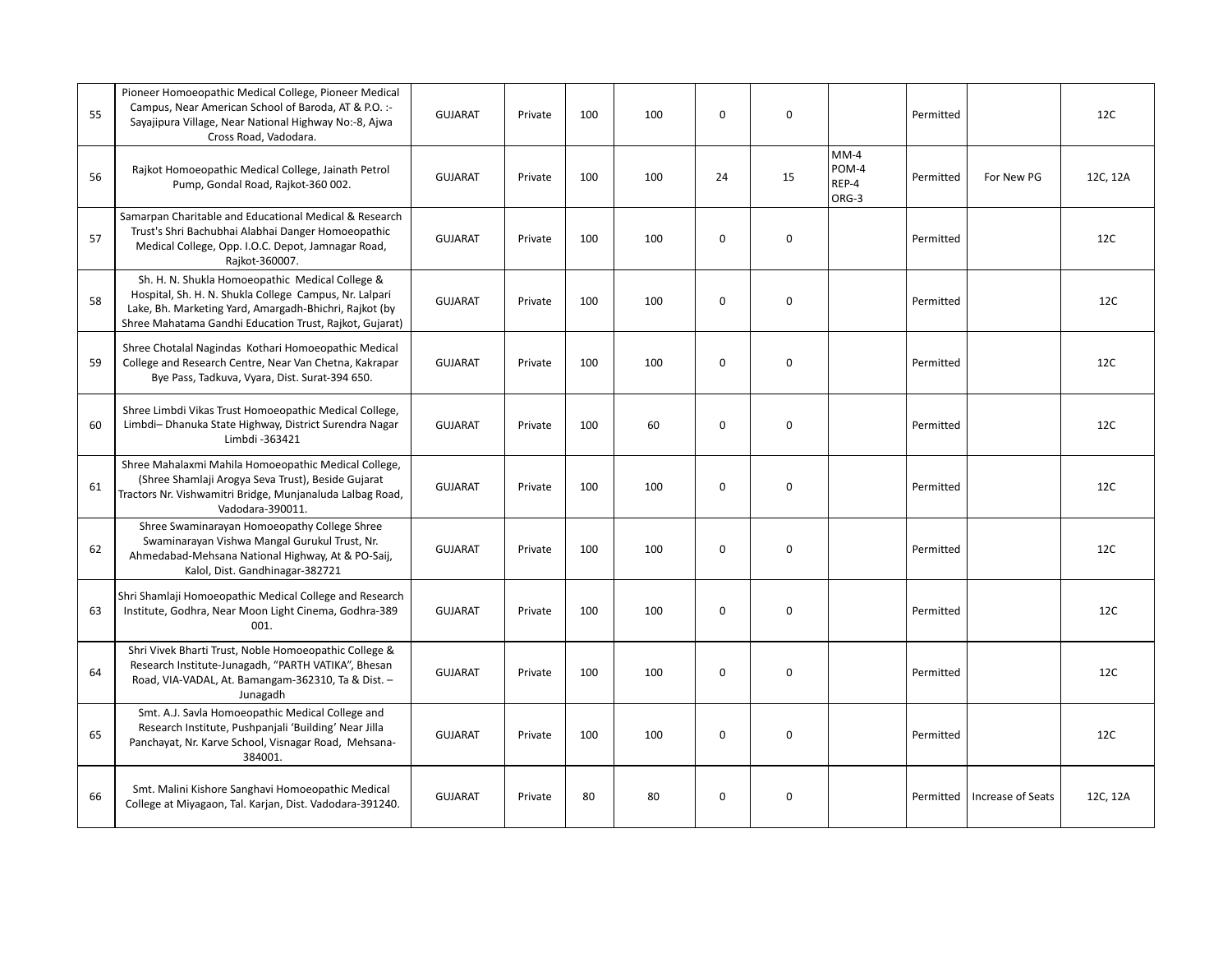| 67 | Smt. T.V. Mehta Charitable Foundation, Lalitaben<br>Ramniklal Shah Homoeopathic Medical College, Gardi<br>Vidyapith Campus, Opp. Shiv Shakti Hotel, Kalawad<br>Highway, Village Anandpar-361162, Rajkot. | <b>GUJARAT</b>             | Private | 100 | 100         | $\mathbf 0$ | $\mathbf 0$ | Permitted         |             | 12C |
|----|----------------------------------------------------------------------------------------------------------------------------------------------------------------------------------------------------------|----------------------------|---------|-----|-------------|-------------|-------------|-------------------|-------------|-----|
| 68 | Smt. Vasantaben N. Vyas Homoeopathic Medical College &<br>Hospital, SR No.873/2 Jeshingpara, Amreli-365 601.                                                                                             | <b>GUJARAT</b>             | Private | 100 | 90          | $\Omega$    | $\mathbf 0$ | Permitted         |             | 12C |
| 69 | Swami Vivekanand Homoeopathic Medical College &<br>Hospital, Near Sports Complex, Sidsar Road, Bhavnagar-<br>364 060.                                                                                    | <b>GUJARAT</b>             | Private | 100 | 100         | $\mathbf 0$ | $\mathbf 0$ | Permitted         |             | 12C |
| 70 | Vidhyadeep Homoeopathic Medical College and Research<br>Center (GJ035)<br>Anita (Kim), Surat<br>Gujrat                                                                                                   | <b>GUJARAT</b>             | Private | 100 | 100         | $\mathbf 0$ | $\mathbf 0$ | Permitted         |             | 12C |
| 71 | Gandhinagar Homoeopathic Medical College, Mubarakpur<br>(pearl Education Charitable Tiust), Ahmadabad-392721<br>(Gujar                                                                                   | <b>GUJARAT</b>             | Private | 100 | 90          | $\mathbf 0$ | $\mathbf 0$ | Permitted         |             | 12C |
| 72 | J.R. Kissan Homoeopathic Medical College and Hospital,<br>Old Sunderpur Road, Jind Bye Pass, Rohtak - 124 001.                                                                                           | <b>HARYANA</b>             | Private | 50  | 50          | $\Omega$    | $\mathbf 0$ | Permitted         |             | 12C |
| 73 | Solan Homoeopathic Medical College & Hospital, Barog<br>Bye-pass, (Near Shoolini Filling Station), Kumarahatti -<br>173229, Distt. Solan.                                                                | <b>HIMACHAL</b><br>PRADESH | Private | 75  | 60          | $\mathbf 0$ | $\mathbf 0$ | Permitted         |             | 12C |
| 74 | Arogyam Homoeopathic Medical College & Hospital, Vill -<br>Jhaluwa, PO Kalyanpur, Distt. Garhwa, Jharkhand-822114                                                                                        | <b>JHARKHAND</b>           | Private | 60  | 60          | $\mathbf 0$ | $\mathbf 0$ | Permitted         | New College | 12A |
| 75 | Devki Mahaveer Homoeopathic Medical College and<br>Research Hospital at Farathiya, Garhwa-822114,<br>Jharkhand.                                                                                          | <b>JHARKHAND</b>           | Private | 50  | 0           | 0           | 0           | Denied            |             | 12C |
| 76 | Laxmi Chandravansi Homoeopathic Medical College,<br>Hospital & Research Centre, Bishrampur, Distt. Palamu-<br>822132, Jharkhand (100 seats)                                                              | <b>JHARKHAND</b>           | Private | 100 | 0           | $\mathbf 0$ | $\mathbf 0$ | Denied            | New College | 12A |
| 77 | Maa Kalawati Homoeopathic Medical College & Hospital,<br>Rajaulatu, Namkum, Ranchi-834010                                                                                                                | <b>JHARKHAND</b>           | Private | 100 | $\mathbf 0$ | $\mathbf 0$ | $\mathbf 0$ | Denied            |             | 12C |
| 78 | Singhbhum Homoeopathic Medical College and Hospital,<br>Jamtara, Jharkhand, 292999                                                                                                                       | <b>JHARKHAND</b>           | Private | 50  | 0           | 0           | $\mathbf 0$ | Non<br>Functional |             | 12C |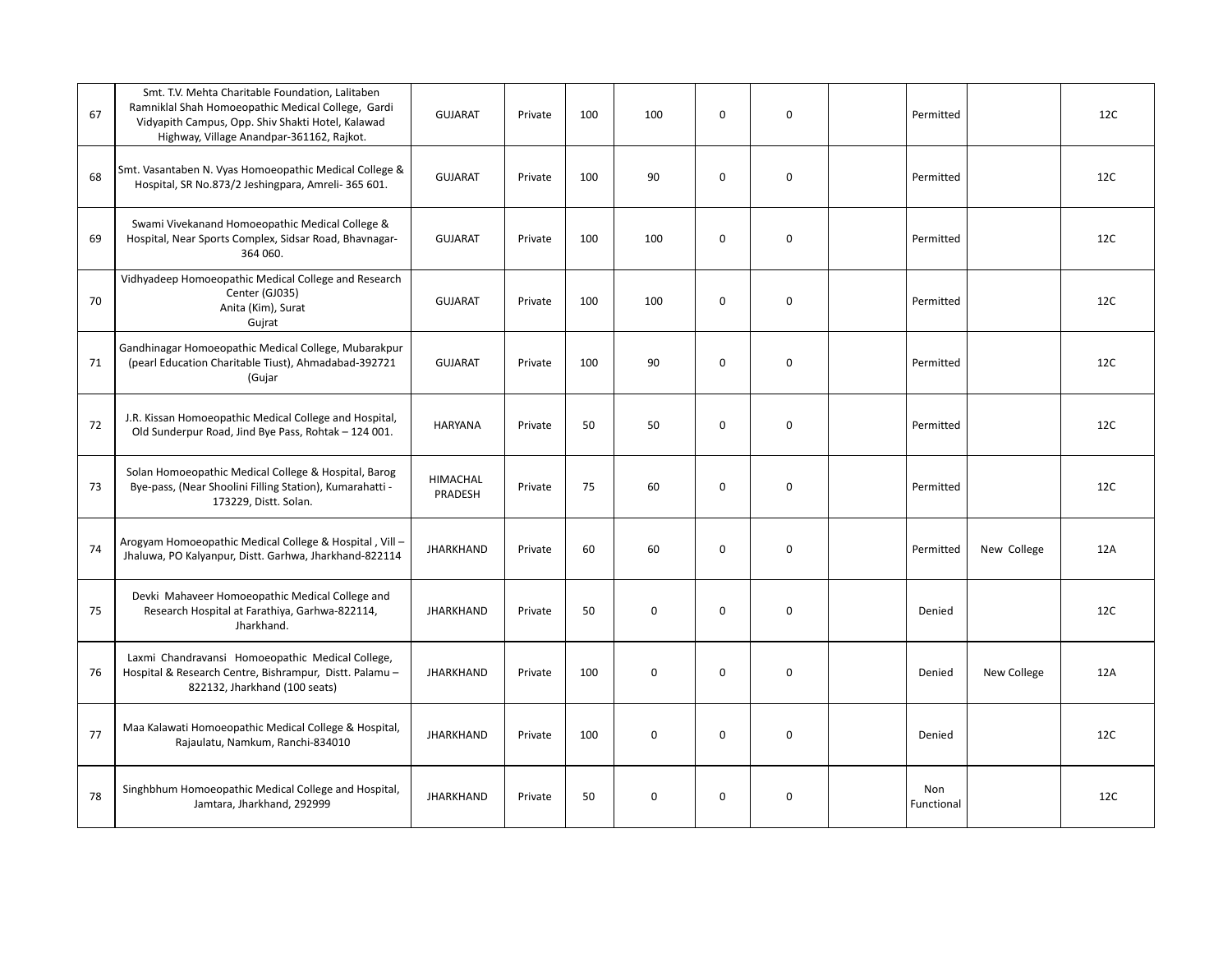| 79 | State Homoeopathic Medical College, Paraspani Godda<br>-814147, Jharkhand.                                                                                                                                                                                       | <b>JHARKHAND</b> | Govt.   | 63  | 63  | $\Omega$    | $\mathbf 0$ |                                                                    | Permitted |                | 12C |
|----|------------------------------------------------------------------------------------------------------------------------------------------------------------------------------------------------------------------------------------------------------------------|------------------|---------|-----|-----|-------------|-------------|--------------------------------------------------------------------|-----------|----------------|-----|
| 80 | A.G.M. Homoeopathic Medical College and Hospital                                                                                                                                                                                                                 | <b>KARNATAKA</b> | Private | 60  | 60  | $\mathbf 0$ | $\mathbf 0$ |                                                                    | Permitted |                | 12C |
| 81 | A.M. Shaikh Homoeopathic Medical College, Nehru Nagar,<br>Belgaum-590 010                                                                                                                                                                                        | <b>KARNATAKA</b> | Private | 100 | 100 | 15          | 15          | ORG-03<br>MM-03<br><b>REP-03</b><br><b>POM-03</b><br><b>PED-03</b> | Permitted |                | 12C |
| 82 | Alvas Homoeopathic Medical College, Shobhavana<br>Campus, NH-13, Mijar Moodbidri-574225, Karnataka                                                                                                                                                               | <b>KARNATAKA</b> | Private | 100 | 100 | $\mathbf 0$ | $\mathbf 0$ | $\mathbf 0$                                                        | Permitted |                | 12C |
| 83 | Anuradha Homoeopathic Medical College and Hospital SY.<br>No.78/5 (Old SY.No.78/1), Srigandrakaval, Sri                                                                                                                                                          | <b>KARNATAKA</b> | Private | 60  | 60  | $\mathbf 0$ | $\mathbf 0$ |                                                                    | Permitted | By Court Order | 12C |
| 84 | Bhagwan Buddha Homoeopathic Medical College and<br>Hospital, 'Srinidhi Complex' Mallathalli, Bangalore-056.                                                                                                                                                      | <b>KARNATAKA</b> | Private | 100 | 100 | $\mathbf 0$ | $\mathbf 0$ |                                                                    | Permitted |                | 12C |
| 85 | Bhartesh Homoeopathic Medical College, B.C.-188, Old P.<br>B. Road Dharwar, Belgaum-590 016                                                                                                                                                                      | <b>KARNATAKA</b> | Private | 100 | 100 | 18          | 9           | MM <sub>3</sub><br>ORG <sub>3</sub><br>REP <sub>3</sub>            | Permitted |                | 12C |
| 86 | BVV Sangha BVVS Homoeopathic Medical College and<br>Hospital, BVVS OLD CAMPUS, BELAGAVI-RAICHUR ROAD,<br>BAGALKOT, Bagalkot, Karnataka, 587101                                                                                                                   | <b>KARNATAKA</b> | Private | 60  | 60  | $\mathbf 0$ | $\mathbf 0$ |                                                                    | Permitted |                | 12C |
| 87 | Dr. B.D. Jatti Homoeopathic Medical College and Hospital,<br>D.C. Compound, Dharwad-580001.                                                                                                                                                                      | <b>KARNATAKA</b> | Private | 100 | 100 | 17          | 17          | $MM-5$<br>ORG-6<br>POM-3<br>REP-3                                  | Permitted |                | 12C |
| 88 | Dr. Maalakaraddy Homoeopathic Medical College and<br>Hospital, Mahadevappa Rampure Marg, Sedam Raod,<br>Kalaburagi-585 105.<br>(Previous known as H. K. E. Society's Homoeopathic<br>Medical College and Hospital, Medical College, Campus,<br>Gulbarga-585 105) | <b>KARNATAKA</b> | Private | 100 | 100 | 24          | 24          | ORG-06<br>MM-06<br><b>REP-06</b><br><b>POM-03</b><br><b>PED-03</b> | Permitted |                | 12C |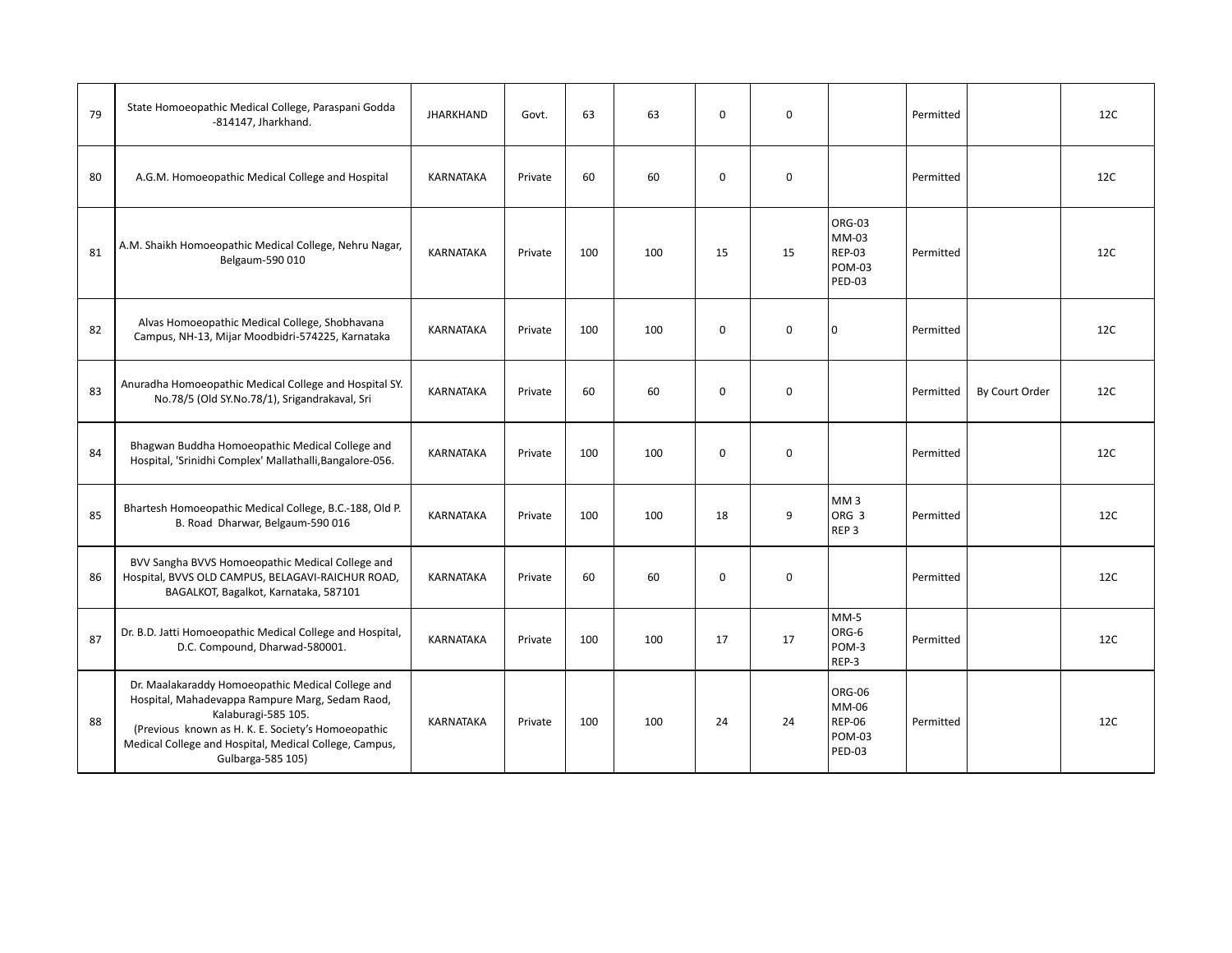| 89 | Father Muller Homoeopathic Medical College & Hospital,<br>University Road, Deralakatte, Mangalore-574160.                                                                              | KARNATAKA        | Private    | 100 | 100         | 27          | 27          | MM-06<br>ORG-06<br><b>REP-03</b><br><b>PHA-03</b><br><b>POM-03</b><br><b>PED-03</b> | Permitted |             | 12C |
|----|----------------------------------------------------------------------------------------------------------------------------------------------------------------------------------------|------------------|------------|-----|-------------|-------------|-------------|-------------------------------------------------------------------------------------|-----------|-------------|-----|
| 90 | Govt. Homoeopathic Medical College, Dr. Siddaiah Puranik<br>Road, (Near Govt. Medical Stores) Basaveshwara-Nagar,<br>Bangalore-560 079.                                                | KARNATAKA        | Govt.      | 125 | 125         | 35          | 27          | <b>MM08</b><br><b>POM 06</b><br><b>REP 06</b><br><b>ORG 05</b><br><b>PED 02</b>     | Permitted |             | 12C |
| 91 | KLE University's Homoeopathic Medical College & Hospital,<br>Yellur Road, Belagavi - 59005, Karnataka.                                                                                 | KARNATAKA        | Private    | 100 | 100         | $\mathbf 0$ | $\mathbf 0$ |                                                                                     | Permitted |             | 12C |
| 92 | S.B. Shirkoli Homoeopathic Medical College, Anant Vidya<br>Nagar, P.B. No.16, Sankeshwar-591 313, Distt. Belgaum.                                                                      | <b>KARNATAKA</b> | Private    | 50  | 0           | $\Omega$    | $\mathbf 0$ |                                                                                     | Denied    |             | 12C |
| 93 | S.C.S.E. Society's. Shiv Basav Jyoti Homoeopathic Medical<br>College, R.S. No.43/2A, Plot No.8, Indal Road, Azam Nagar,<br>Belgaum-590010.                                             | <b>KARNATAKA</b> | Private    | 50  | 50          | $\Omega$    | $\mathbf 0$ |                                                                                     | Permitted |             | 12C |
| 94 | Shetty Homoeopathic Medical College and Hospital,<br>Shetty Education hub, Shahabad road, Kalburagi-<br>585105                                                                         | <b>KARNATAKA</b> | Private    | 60  | $\mathbf 0$ | $\Omega$    | $\mathbf 0$ |                                                                                     | Denied    | New College | 12A |
| 95 | Sri Basaveshwar Rural Education and Development Trust<br>Sri Sathya Sai College of Homoeopathic Medical Sciences,<br>Plot No. 19 'C', Industrial Area, Sattur, Dharwad-580009,         | KARNATAKA        | Private    | 50  | 50          | $\Omega$    | $\mathbf 0$ |                                                                                     | Permitted |             | 12C |
| 96 | SVE Trust's Veerabhadreswar Homoeopathic Medical<br>College & Hospital, Near Sai Baba Temple, Humnabad(Post<br>&Tq) Dist. Bidar-585330 Karnataka                                       | KARNATAKA        | Private    | 60  | 60          | $\mathbf 0$ | $\mathbf 0$ |                                                                                     | Permitted |             | 12C |
| 97 | The Holy Family Education Society, Rosy Royal<br>Homoeopathic Medical College & Hospital, Vill- Mallapura,<br>Nelamangala, Bangalore-562162.                                           | KARNATAKA        | Private    | 60  | 60          | $\mathbf 0$ | $\mathbf 0$ |                                                                                     | Permitted |             | 12C |
| 98 | Yenopoya Homoeopathic Medical College & Hospital, R.S.<br>No.29,30,31, Naringana Village, Post-Deralakatte<br>(Mangalore), Tah. Bantwal, Distt. Dikshin Kannada-575018,<br>KARANATAKA. | KARNATAKA        | Private    | 100 | 100         | $\mathbf 0$ | $\mathbf 0$ |                                                                                     | Permitted |             | 12C |
| 99 | Athurasramam N.S.S. Homoeopathic Medical College,<br>Sachivothamapuram, P.O. Kuricy, Distt.-Kottayam-686532.                                                                           | <b>KERALA</b>    | Govt Aided | 63  | 63          | $\mathbf 0$ | $\mathbf 0$ |                                                                                     | Permitted |             | 12C |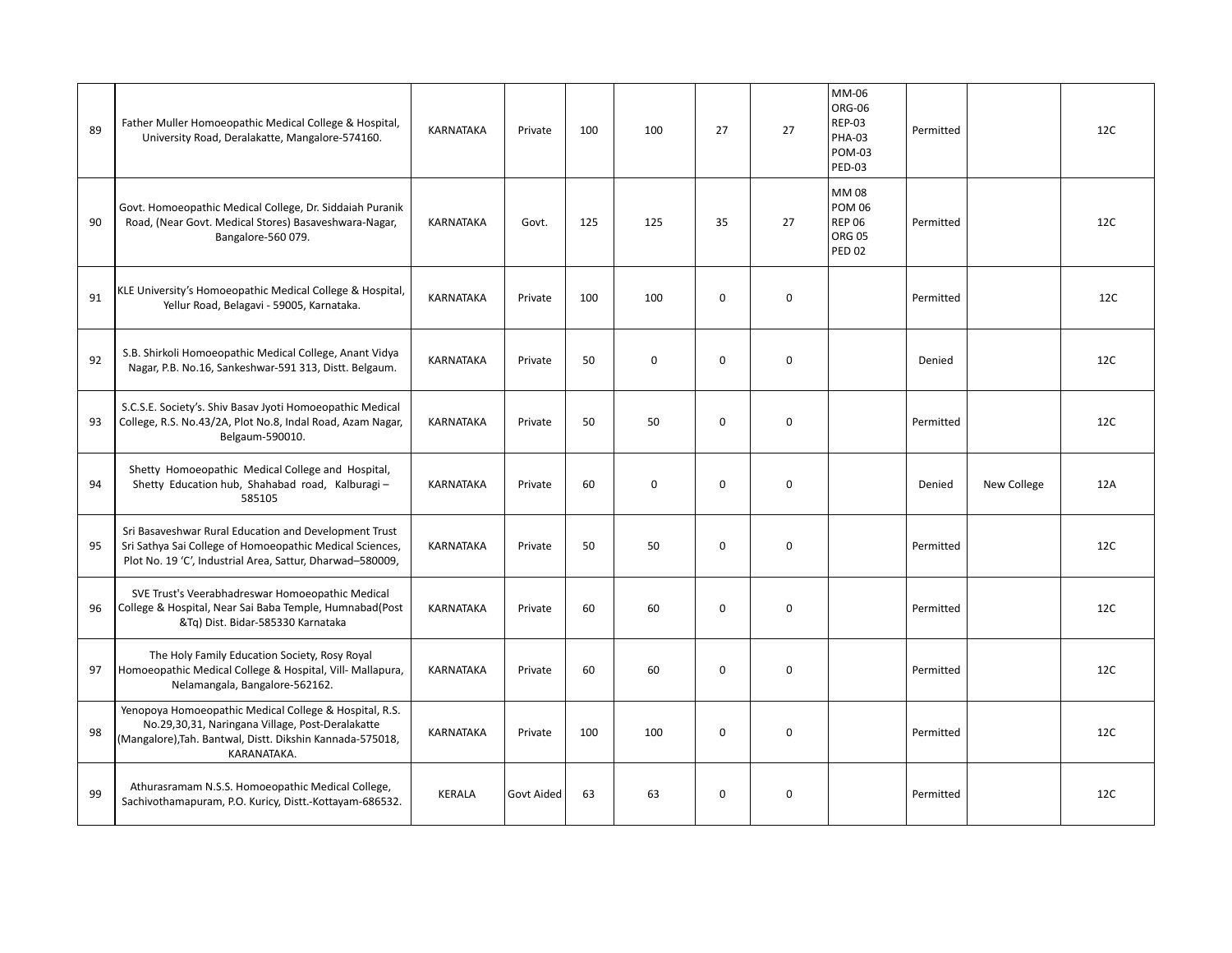| 100 | Dr. Padiar Memorial Homoeopathic Medical College,<br>Chottanikkara, Ernakulam-682312.                                                                      | KERALA                   | Govt Aided | 63       | 63          | $\mathbf 0$ | $\mathbf 0$ |                                                                                                                          | Permitted         | 12C |
|-----|------------------------------------------------------------------------------------------------------------------------------------------------------------|--------------------------|------------|----------|-------------|-------------|-------------|--------------------------------------------------------------------------------------------------------------------------|-------------------|-----|
| 101 | Govt. Homoeopathic Medical College, Irnamuttam, P.O.<br>Manacaud, Thiruvananthapuram-695009.                                                               | <b>KERALA</b>            | Govt.      | 63       | 63          | 30          | 30          | ORG-08<br>MM-08<br><b>REP-07</b><br><b>POM-07</b>                                                                        | Permitted         | 12C |
| 102 | Govt. Homoeopathic Medical College, Karaparamba,<br>Calicut, (Kozhikode Dist.) -673 010.                                                                   | <b>KERALA</b>            | Govt.      | 63       | 63          | 28          | 28          | MM 08<br><b>ORG 08</b><br><b>REP 06</b><br><b>POM 06</b>                                                                 | Permitted         | 12C |
| 103 | National Homoeopathy Research Institute in Mental<br>health, (NHRIMH) at CRI(H), Sachivothamapuram P.O.,<br>Kottayam-686532, Kerala                        | <b>KERALA</b>            | Govt.      | $\Omega$ | 0           | 15          | 15          | POM <sub>8</sub><br>PSY <sub>7</sub>                                                                                     | Permitted         | 12C |
| 104 | Shree Vidyadhiraja Homoeopathic Medical College,<br>Nemom, Thiruvananthapuram-695020.                                                                      | <b>KERALA</b>            | Govt Aided | 63       | 63          | $\Omega$    | $\mathbf 0$ |                                                                                                                          | Permitted         | 12C |
| 105 | Aarihant Homoeopathic Medical College at Sendhwa Distt.<br>Barbani-45166, MP                                                                               | <b>MADHYA</b><br>PRADESH | Private    | 50       | $\mathbf 0$ | $\mathbf 0$ | $\mathbf 0$ |                                                                                                                          | Non<br>Functional | 12C |
| 106 | Anushree Homoeopathic Medical College, 112, Near<br>Samdariya Green City, Kashodhan Nagar, Madhotal,<br>Jabalpur (M.P.)-482 002.                           | MADHYA<br>PRADESH        | Private    | 100      | 100         | $\mathbf 0$ | $\mathbf 0$ |                                                                                                                          | Permitted         | 12C |
| 107 | District Homoeopathic Medical College and Hospital, 478,<br>Katju Nagar, Ratlam - 457 001                                                                  | MADHYA<br>PRADESH        | Private    | 100      | 100         | 6           | 6           | MM 03<br><b>POM 03</b>                                                                                                   | Permitted         | 12C |
| 108 | Govt. Homoeopathic Medical College and Hospital, MACT<br>`HILLS, AYUSH Campus, Beside Kaliasot Dam, Chuna Bhatti,<br>Bhopal-462003 (M.P.)                  | <b>MADHYA</b><br>PRADESH | Govt.      | 125      |             | 69          | 54          | ORG <sub>9</sub><br>MM9<br>PHA <sub>9</sub><br><b>REP 10</b><br>POM <sub>7</sub><br>PED <sub>4</sub><br>PSY <sub>6</sub> | Permitted         | 12C |
| 109 | H.K.E. Society's Narayan Shree Homoeopathic Medical<br>College, Clinical & Research Centre, Pushpa Nagar, Near<br>Bhopal Railway Station, Bhopal- 462 010. | <b>MADHYA</b><br>PRADESH | Private    | 100      | 100         | $\mathbf 0$ | 0           |                                                                                                                          | Permitted         | 12C |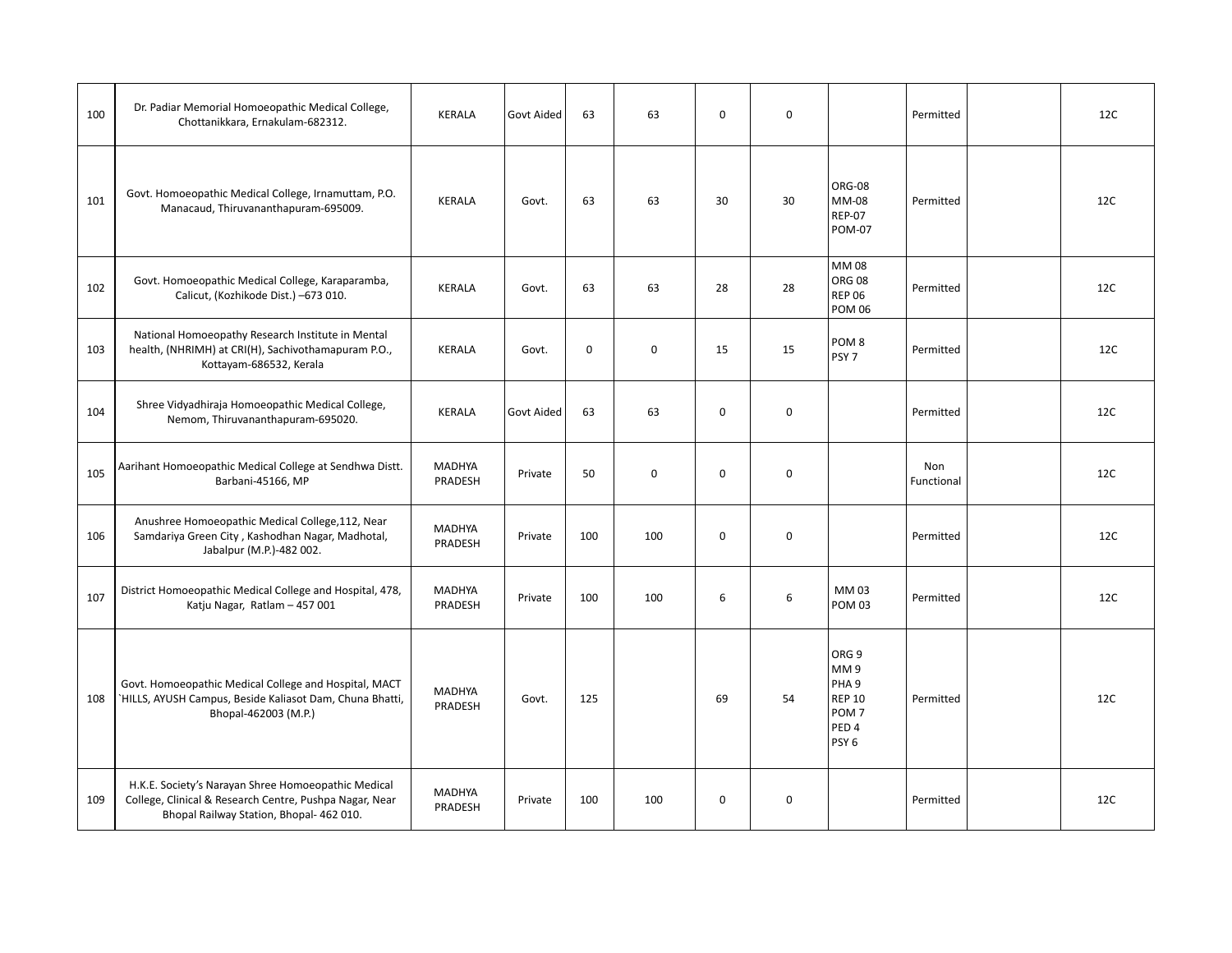| 110 | Hahnemann Homoeopathic Medical College, New Jail By-<br>Pass `Road, Karond, Bhopal-462 038.                                                     | <b>MADHYA</b><br>PRADESH | Private | 100 | 90          | $\mathbf 0$ | 0           |                                                                                                  | Permitted         | 12C |
|-----|-------------------------------------------------------------------------------------------------------------------------------------------------|--------------------------|---------|-----|-------------|-------------|-------------|--------------------------------------------------------------------------------------------------|-------------------|-----|
| 111 | Indira Gandhi Memorial Homoeopathic Medical College,<br>131, Prakash Nagar, Dhar-454001 (M.P.)                                                  | MADHYA<br>PRADESH        | Private | 100 | 100         | $\mathbf 0$ | $\mathbf 0$ |                                                                                                  | Permitted         | 12C |
| 112 | Lal Bahadur Shastri (L.B.S.) Homoeopathic Medical College,<br>Samarda Kaliasaut, Ratanpur, Mandideep Road, Bhopal -<br>462026                   | <b>MADHYA</b><br>PRADESH | Private | 100 | $\mathbf 0$ | $\mathbf 0$ | $\mathbf 0$ |                                                                                                  | Denied            | 12C |
| 113 | Mahatma Gandhi Homoeopathic Medical College &<br>Hospital, Neemkheda, Gour Tiraha, (Mandla Road) Opp.<br>Marble Rock School, Jabalpur-482001    | <b>MADHYA</b><br>PRADESH | Private | 100 | 100         | $\mathbf 0$ | $\mathbf 0$ |                                                                                                  | Permitted         | 12C |
| 114 | Om Charitable Chikitsa Samiti's K.S. Homoeopathic<br>Medical College, Village, Piproli, Chirwai Naka, Lashkar,<br>Gwalior-474001.               | MADHYA<br>PRADESH        | Private | 60  | 60          | $\mathbf 0$ | $\mathbf 0$ |                                                                                                  | Permitted         | 12C |
| 115 | R. N. KAPOOR MEMORIAL HOMOEOPATHIC HOSPITAL AND<br><b>MEDICAL COLLEGE</b>                                                                       | MADHYA<br>PRADESH        | Private | 100 | 100         | $\mathbf 0$ | $\mathbf 0$ |                                                                                                  | Permitted         | 12C |
| 116 | R.K.D.F. Homoeopathic Medical College and Hospital,<br>Research Centre, Mile Stone 12, Hoshangabad Road,<br>Bhopal-462046.                      | <b>MADHYA</b><br>PRADESH | Private | 100 | 100         | 52          | 51          | <b>ORG 10</b><br>MM 10<br><b>POM 10</b><br><b>REP 10</b><br>PHA <sub>8</sub><br>PED <sub>3</sub> | Permitted         | 12C |
| 117 | Ram Krishna College of Homoeopathy & Medical Sciences,<br>RKDF, University Campus, Nr. Airport Bypass Road, Gandhi<br>Nagar, Bhopal-M.P-462033. | <b>MADHYA</b><br>PRADESH | Private | 100 | 100         | $\mathbf 0$ | $\mathbf 0$ |                                                                                                  | Permitted         | 12C |
| 118 | Rani Dullaiya Smriti Homoeopathy College & Hospital,<br>Barkhedi Kalan, Bhadbhada Road, Bhopal-462044,                                          | MADHYA<br>PRADESH        | Private | 100 | 100         | $\mathbf 0$ | $\mathbf 0$ |                                                                                                  | Permitted         | 12C |
| 119 | Sagar Homoeopathic Medical College & Hospital Research<br>Centre, Namak Mandi, Sagar-470 002                                                    | MADHYA<br>PRADESH        | Private | 50  | $\mathbf 0$ | $\mathbf 0$ | $\mathbf 0$ |                                                                                                  | Non<br>Functional | 12C |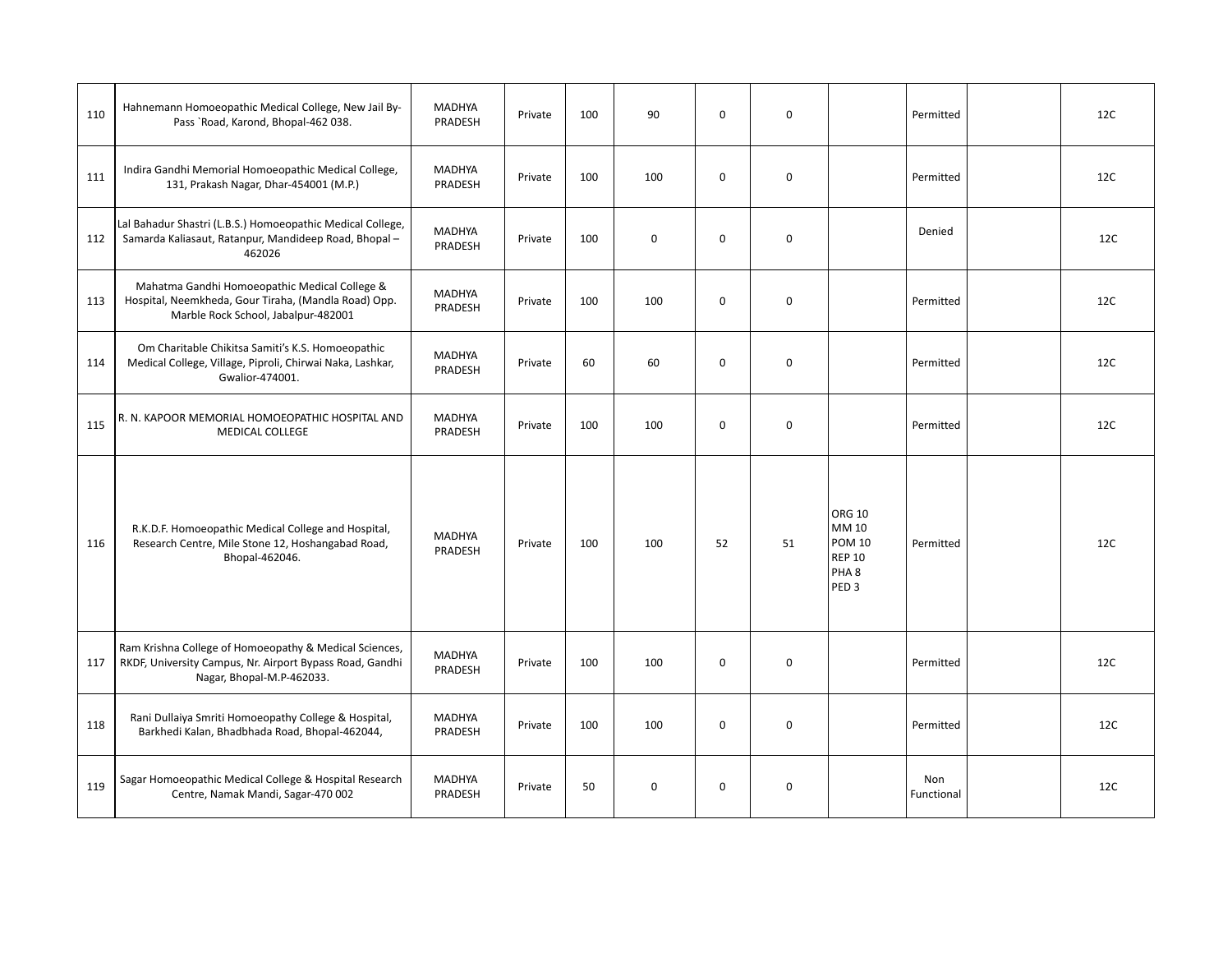| 120 | School of Homoeopathy, Sri Satya Sai University of<br>Technology & Medical Sciences, SH-18, Bhopal-Indore<br>Road, Opposite Oilfed Plant, Pachama, District Sehore,<br>Sehore-466001. | <b>MADHYA</b><br>PRADESH | Private | 100 | $\mathbf 0$ | $\mathbf 0$ | $\mathbf 0$ | Denied            |                                                        | 12C     |
|-----|---------------------------------------------------------------------------------------------------------------------------------------------------------------------------------------|--------------------------|---------|-----|-------------|-------------|-------------|-------------------|--------------------------------------------------------|---------|
| 121 | Sendhwa Homoeopathic Medical College & Hospital, Dist.<br>Barwani, Sendhwa- 451666. MP                                                                                                | <b>MADHYA</b><br>PRADESH | Private | 100 | 100         | $\mathbf 0$ | $\mathbf 0$ | Permitted         |                                                        | 12C     |
| 122 | Sheetla Sahai Homoeopathy Medical College & Research<br>Institute Cancer Hospital, Gwalior, M.P.                                                                                      | <b>MADHYA</b><br>PRADESH | Private | 60  | $\mathbf 0$ | $\mathbf 0$ | $\mathbf 0$ | Non<br>Functional |                                                        | 12C     |
| 123 | Shivang Homoeopathic Medical College and Hospital,<br>Bairagarh Chichi, Nayapura, Kolar Road, Bhopal-462042.                                                                          | MADHYA<br>PRADESH        | Private | 100 | 100         | $\Omega$    | $\mathbf 0$ | Permitted         |                                                        | 12C     |
| 124 | Shri Gujarati Samaj Shrimati Kamlaben Raoji Bhai Patel<br>Gujarati Homoeopathic Medical College Hospital &<br>ResearchCentre,Sch.No.54A.B. Road, Indore-452010.                       | MADHYA<br>PRADESH        | Private | 100 | 100         | $\mathbf 0$ | $\mathbf 0$ | Permitted         |                                                        | 12C     |
| 125 | Shri Ramnath Singh Siksha Prasar Samiti Homoeopathic<br>Medical College, Gormi, Bhind-477660.                                                                                         | <b>MADHYA</b><br>PRADESH | Private | 85  | $\mathbf 0$ | $\Omega$    | $\mathbf 0$ | Non<br>Functional |                                                        | 12C     |
| 126 | Smt. S.M. Deo Homoeopathic Medical College & Hospital,<br>Sardar Patel Campus Gaykhuri, Balaghat, Distt. Balaghat<br>$-481001.$                                                       | <b>MADHYA</b><br>PRADESH | Private | 50  | 50          | $\mathbf 0$ | $\mathbf 0$ | Permitted         | New PG dennied                                         | 12C,12A |
| 127 | Sophia Homoeopathic Medical College (Swastik<br>Educational & Social Welfare Society's), Mahal Gaon, Opp.<br>R.I. Training Institute, City Centre, Gwalior. Pin-474 002.              | <b>MADHYA</b><br>PRADESH | Private | 100 | 100         | $\mathbf 0$ | $\mathbf 0$ | Permitted         |                                                        | 12C     |
| 128 | Swami Pranavanand Homoeopathic Medical College and<br>Hospital, Near Police Line Road, Chhatarpur (M.P.)-471001                                                                       | <b>MADHYA</b><br>PRADESH | Private | 50  | $\pmb{0}$   | $\mathbf 0$ | $\mathbf 0$ | Denied            |                                                        | 12C     |
| 129 | Vasundhara Raje Homoeopathic Medical College and<br>Hospital, Mahadji Nagar, Shivpuri, Link Road, Gwalior-474<br>001.                                                                 | MADHYA<br>PRADESH        | Private | 100 | 80          | $\mathbf 0$ | $\mathbf 0$ | Permitted         |                                                        | 12C     |
| 130 | Mauli Homoeopathic College & Research Institute, Tondar,<br>TQ Udgir, Dist. Latur Maharashta-413517.                                                                                  | MAHARASHTRA              | Private | 60  | 60          | $\mathbf 0$ | 0           | Permitted         | New College                                            | 12A     |
| 131 | Ahmednagar Homoeopathic Medical College, Savedi Road,<br>Ahmednagar-414 003.                                                                                                          | <b>MAHARASHTRA</b>       | Private | 75  | 75          | $\mathbf 0$ | $\pmb{0}$   | Permitted         | (from 75 to 100<br>seats in UG<br>course)<br>Permitted | 12C,12A |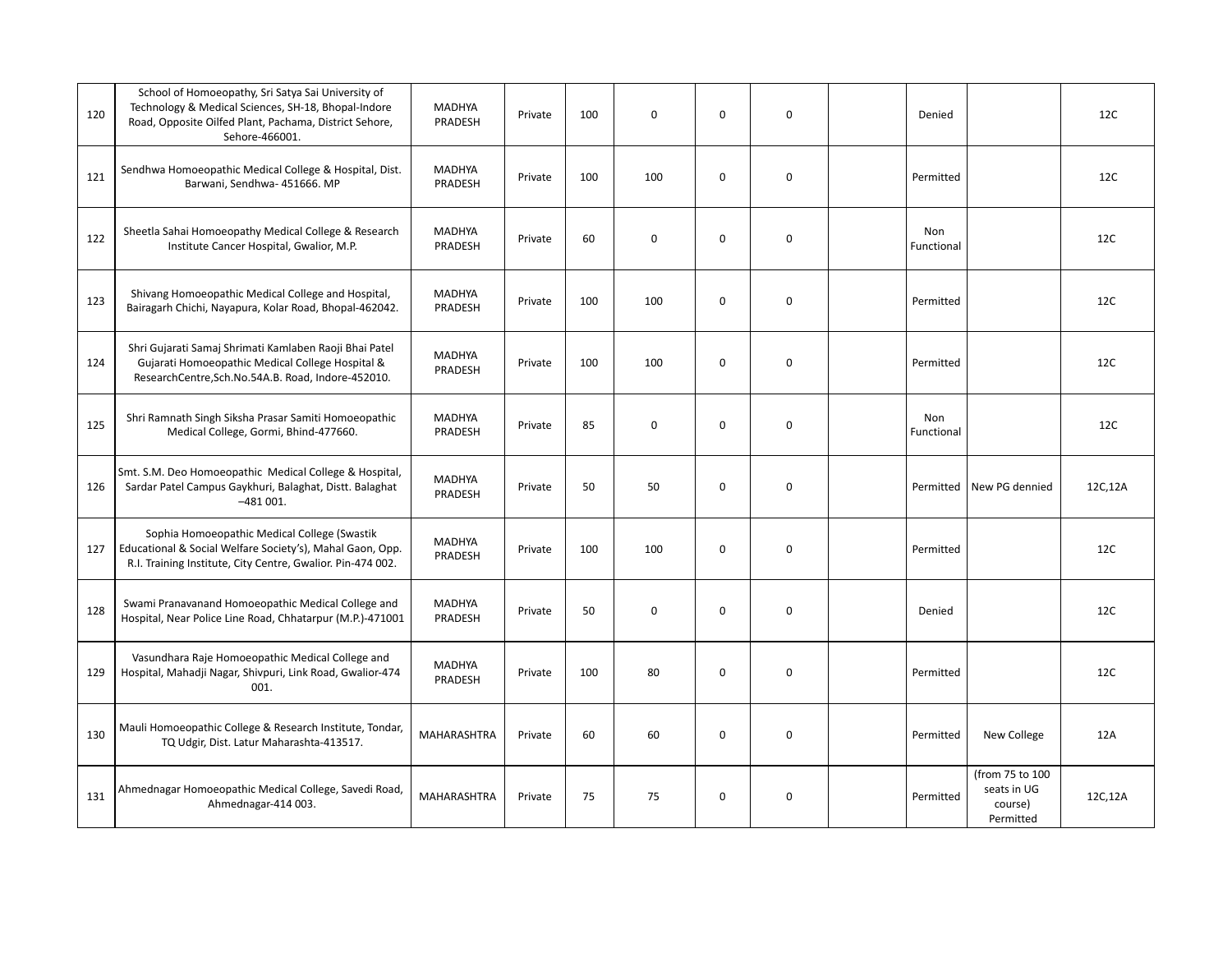| 132 | Anantrao Kanse Homoeopathic Medical College Hospital,<br>Alephata, Tal.Junnar, Distt. Pune-412411.                                                                         | <b>MAHARASHTRA</b> | Private | 100 | 90           | $\Omega$    | $\mathbf 0$ |                                                                                            | Permitted | 12C |
|-----|----------------------------------------------------------------------------------------------------------------------------------------------------------------------------|--------------------|---------|-----|--------------|-------------|-------------|--------------------------------------------------------------------------------------------|-----------|-----|
| 133 | Antarbharti Homoeopathic Medical College (Dabha),<br>Nagpur 440 023.                                                                                                       | <b>MAHARASHTRA</b> | Private | 50  | 50           | $\Omega$    | $\mathbf 0$ |                                                                                            | Permitted | 12C |
| 134 | Atal Bihari Vajpayee Homoeopathic Medical College and<br>Hospital, At-Jalke (Bk.), Khadke, Tq. -Newasa, Dist.<br>Ahmednagar, (M.S.)                                        | <b>MAHARASHTRA</b> | Private | 60  | 60           | $\Omega$    | $\mathbf 0$ |                                                                                            | Permitted | 12C |
| 135 | Baliraja Shikshan Prasarak Mandal's Padmashri Shyamraoji<br>Kadam Homoeopathic Medical College, Hospital &<br>Research Centre, CIDCO, New Nanded-431603.                   | MAHARASHTRA        | Private | 100 | 100          | $\mathbf 0$ | $\mathbf 0$ |                                                                                            | Permitted | 12C |
| 136 | Bharati Vidyapeeth's Homoeopathic Medical College,<br>Dhankawadi, Katraj, Pune-411043.                                                                                     | <b>MAHARASHTRA</b> | Private | 100 | 100          | 30          | 30          | MM 06<br>ORG 06<br><b>REP 06</b><br><b>PHA 06</b><br><b>POM 06</b>                         | Permitted | 12C |
| 137 | Dakshin Kesari Muni Mishrilalji Homoeopathic Medical<br>College, Behind Bibi Ka Makbara, Shree Guru Ganesh<br>Nagar, Aurangabad-431 004.                                   | <b>MAHARASHTRA</b> | Private | 100 | 100          | 42          | 32          | MM 06<br><b>ORG 06</b><br><b>PHA 06</b><br><b>POM 06</b><br><b>PED 04</b><br><b>PSY 04</b> | Permitted | 12C |
| 138 | Dhanvantari Homoeopathic Medical College and Hospital<br>& Research Centre, Dhanvantari Campus, Kamatwade,<br>Opp. Abhiyanta Nagar, CIDCO, Nashik- 422008.                 | <b>MAHARASHTRA</b> | Private | 50  | 50           | $\mathbf 0$ | $\mathbf 0$ |                                                                                            | Permitted | 12C |
| 139 | Dhondumama Sathe (D.S.) Homoeopathic Medical College,<br>F.P.No.23, Off Karve Road, Pune-411 004.                                                                          | MAHARASHTRA        | Private | 100 | 100          | 12          | 12          | $MM-3$<br>ORG-3<br>REP-3<br>POM-3                                                          | Permitted | 12C |
| 140 | Disha Shikshan-V-Vikas Kendra's E.B. Gadkari<br>Homoeopathic Medical College, 1830/A/B, Kadgaon Road,<br>Opposite Govt. Rest House, Gadhinglaj, Dist. Kolhapur-416<br>502. | <b>MAHARASHTRA</b> | Private | 50  | $\mathbf{0}$ | $\mathbf 0$ | $\mathbf 0$ |                                                                                            | Denied    | 12C |
| 141 | Dr. D.Y. Patil Homoeopathic Medical College, Pimpri,<br>Dist. Pune-411018.                                                                                                 | <b>MAHARASHTRA</b> | Private | 100 | 100          | 18          | 18          | <b>ORG 06</b><br>MM 06<br><b>REP 06</b>                                                    | Permitted | 12C |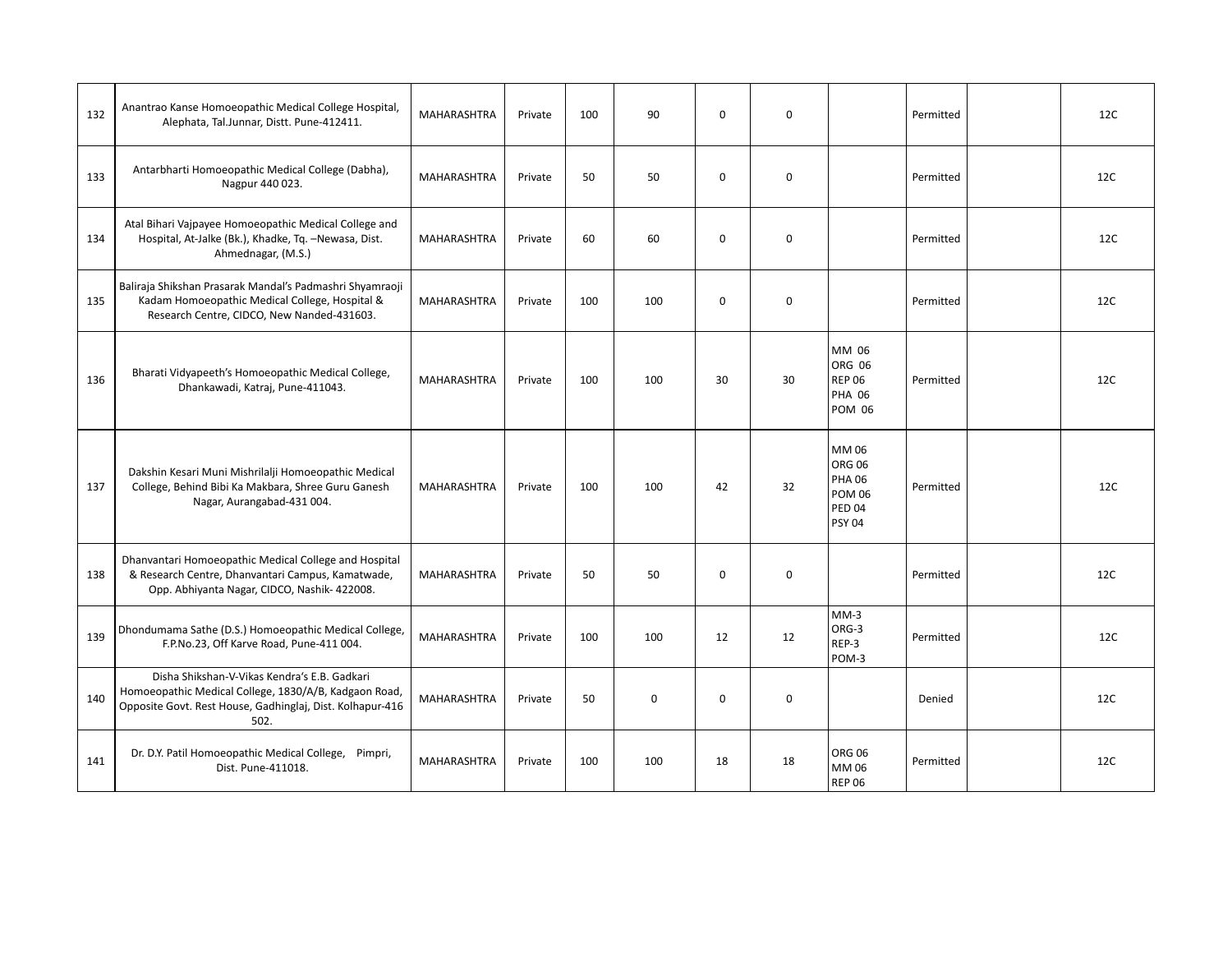| 142 | Dr. G.D. Pol Foundations Yerala Homoeopathic Medical<br>College and Research Centre, Institutional Area, Sector-4,<br>Opp. Kharghar Railway Station, Kharghar, Navi Mumbai-<br>410210.          | MAHARASHTRA        | Private | 100         | 100         | 24          | 24          | ORG 06<br>MM 06<br><b>REP 06</b><br>POM 03<br><b>PED 03</b>                                | Permitted |             | 12C |
|-----|-------------------------------------------------------------------------------------------------------------------------------------------------------------------------------------------------|--------------------|---------|-------------|-------------|-------------|-------------|--------------------------------------------------------------------------------------------|-----------|-------------|-----|
| 143 | Dr. J.J. Magdum Trust's Homoeopathic Medical College,<br>Jaysingpur-416 101, Dist. Kolhapur.                                                                                                    | MAHARASHTRA        | Private | 100         | 100         | 18          | 18          | <b>ORG 06</b><br>MM 06<br><b>REP 06</b>                                                    | Permitted |             | 12C |
| 144 | Dr. M.L. Dhawale Memorial Homoeopathic Institute, Opp.<br>S.T. Workshop, Palghar Boisor Road, Palghar-401 404 (M.<br>S.                                                                         | MAHARASHTRA        | Private | $\mathbf 0$ | $\mathbf 0$ | 36          | 36          | ORG 06<br>MM 06<br><b>POM 06</b><br><b>REP 06</b><br><b>PED 06</b><br><b>PSY 06</b>        | Permitted |             | 12C |
| 145 | Foster Development Homoeopathic Medical College, N-5,<br>Behind Gulmohar Colony, CIDCO, Aurangabad-431003.                                                                                      | MAHARASHTRA        | Private | 100         | 100         | 36          | 36          | <b>ORG 06</b><br>MM 06<br><b>REP 06</b><br><b>POM 06</b><br><b>PHA 06</b><br><b>PED 06</b> | Permitted |             | 12C |
| 146 | Gandhi Natha Rangaji Homoeopathic Medical College, 13,<br>Budhawar Peth, Jain Boarding Campus, Balives, Solapur-<br>413 002.                                                                    | <b>MAHARASHTRA</b> | Private | 50          | 50          | $\mathbf 0$ | $\mathbf 0$ |                                                                                            | Permitted |             | 12C |
| 147 | Godavari Foundation's Dr. Ulhas Patil Homoeopathic<br>Medical College & Hospital Ghat No. 315,316,321 & 305 a<br>part, National Highway No.6, Jalgaon - Bhusawal Road,<br>Jalgaon Kh., -425 309 | MAHARASHTRA        | Private | 100         | 100         | 0           | 0           |                                                                                            | Permitted |             | 12C |
| 148 | Gondia Homoeopathic Medical College and Hospital,<br>GHMC Campus, Surya Tola, Gondia-441614.                                                                                                    | MAHARASHTRA        | Private | 50          | 50          | $\mathbf 0$ | $\pmb{0}$   |                                                                                            | Permitted |             | 12C |
| 149 | Govt. Homoeopathic Medical College, Chincholi, Jalgaon,<br>Maharashtra- 425002                                                                                                                  | MAHARASHTRA        | Govt.   | 50          | $\pmb{0}$   | 0           | 0           |                                                                                            | Denied    | New College | 12A |
| 150 | Gulabrao Patil Homoeopathic Medical College, 795,<br>Gulabrao Patil Education Camps, Near Govt. Milk Dairy,<br>Distt. Sangli, Miraj- 416410.                                                    | <b>MAHARASHTRA</b> | Private | 100         | 100         | 0           | 0           |                                                                                            | Permitted |             | 12C |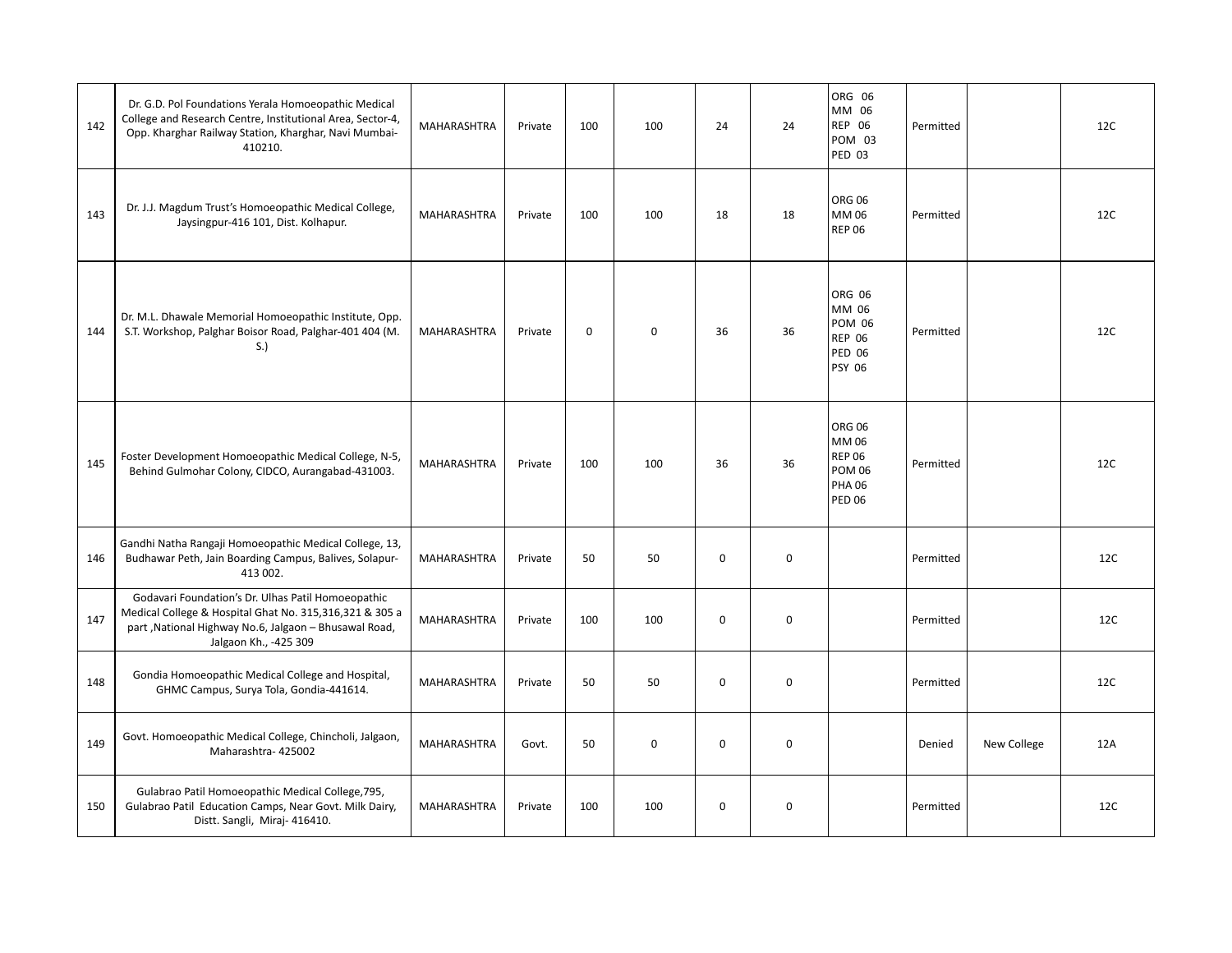| 151 | Guru Mishri Homoeopathic Medical College & Hospital at<br>Shelgaon, Tq. Badnapur, Dist. Jalna-431 202                                                         | <b>MAHARASHTRA</b> | Private | 100 | 100 | 51          | 51          | MM9<br>REP <sub>9</sub><br>ORG <sub>9</sub><br>PHA <sub>9</sub><br>POM <sub>9</sub><br>PED <sub>6</sub> | Permitted | 12C |
|-----|---------------------------------------------------------------------------------------------------------------------------------------------------------------|--------------------|---------|-----|-----|-------------|-------------|---------------------------------------------------------------------------------------------------------|-----------|-----|
| 152 | Homoeopathic Medical College, Akot Road, Akola-444001.                                                                                                        | MAHARASHTRA        | Private | 50  | 50  | $\mathbf 0$ | $\mathbf 0$ |                                                                                                         | Permitted | 12C |
| 153 | Janseva Mandal's Sai Homoeopathic Medical College,<br>Dugad Phata, Tal-Bhiwandi, Distt. Thane-421302 (M.S.).                                                  | MAHARASHTRA        | Private | 75  | 75  | $\mathbf 0$ | $\mathbf 0$ |                                                                                                         | Permitted | 12C |
| 154 | K.E.S. Loknete Adv. Datta Patil Homoeopathic Medical<br>College & Hospital, Balasaheb Khardekar Road, Vengurla,<br>Bhatawadi, Dist. Sindhudurg-416 516.       | <b>MAHARASHTRA</b> | Private | 50  | 50  | $\mathbf 0$ | $\mathbf 0$ |                                                                                                         | Permitted | 12C |
| 155 | K.E.S.'s Chandrakant Hari Keluskar Homoeopathic Medical<br>College, Alibag, Dist. Raigad-402 201.                                                             | <b>MAHARASHTRA</b> | Private | 50  | 50  | $\mathbf 0$ | $\mathbf 0$ |                                                                                                         | Permitted | 12C |
| 156 | Kaka Saheb Mhaske Homoeopathic Medical College,<br>Nagapur, M.I.D.C., Ahmednagar-414 111,                                                                     | <b>MAHARASHTRA</b> | Private | 100 | 100 | 18          | 18          | MM <sub>6</sub><br>ORG <sub>6</sub><br>REP <sub>6</sub>                                                 | Permitted | 12C |
| 157 | Kisan Dnyanoday Mandal's Homoeopathic Medical<br>College, Nimzari Road, Shirpur Dist. Dhule-425 405.                                                          | MAHARASHTRA        | Private | 75  | 75  | $\mathbf 0$ | $\mathbf 0$ |                                                                                                         | Permitted | 12C |
| 158 | Konkan Education & Medical Trust's Virar Homoeopathic<br>Medical College, Veer Savarkar Marg, Virar, Tal.Vasai, Dist.<br>Thane-401305.                        | MAHARASHTRA        | Private | 75  | 60  | $\Omega$    | $\mathbf 0$ |                                                                                                         | Permitted | 12C |
| 159 | Late Mrs. Housabai Homoeopathic Medial College and<br>Hospital, Nimshirgaon-416101, Sangli-Kolhapur Road, Near<br>Dharmnaga, Tal-Shirol, Distt. Kolhapur (MS) | <b>MAHARASHTRA</b> | Private | 100 | 100 | $\mathbf 0$ | $\mathbf 0$ |                                                                                                         | Permitted | 12C |
| 160 | Lokmanya Medical Foundation's Homoeopathic Medical<br>College, Near Elpro Company, Behind Auditorium of P.C.M.<br>Chinchwad, Pune-411 033.                    | MAHARASHTRA        | Private | 100 | 100 | $\mathbf 0$ | $\mathbf 0$ |                                                                                                         | Permitted | 12C |
| 161 | M.H.F.'s Homoeopathic Medical College and Hospital,<br>Hahnemann Hill, Pokhariphata, Gunjalwadi, Tal.<br>Sangamner Distt. Ahmednagar-422 605.                 | MAHARASHTRA        | Private | 100 | 100 | $\mathbf 0$ | $\mathbf 0$ |                                                                                                         | Permitted | 12C |
| 162 | Mahalaxmi Homoeopathy Medical College, S. No.259 At.<br>Post Raigaon, Tal.Jaoli, Distt. Satara-415020. MS                                                     | <b>MAHARASHTRA</b> | Private | 60  | 60  | $\mathbf 0$ | $\mathbf 0$ |                                                                                                         | Permitted | 12C |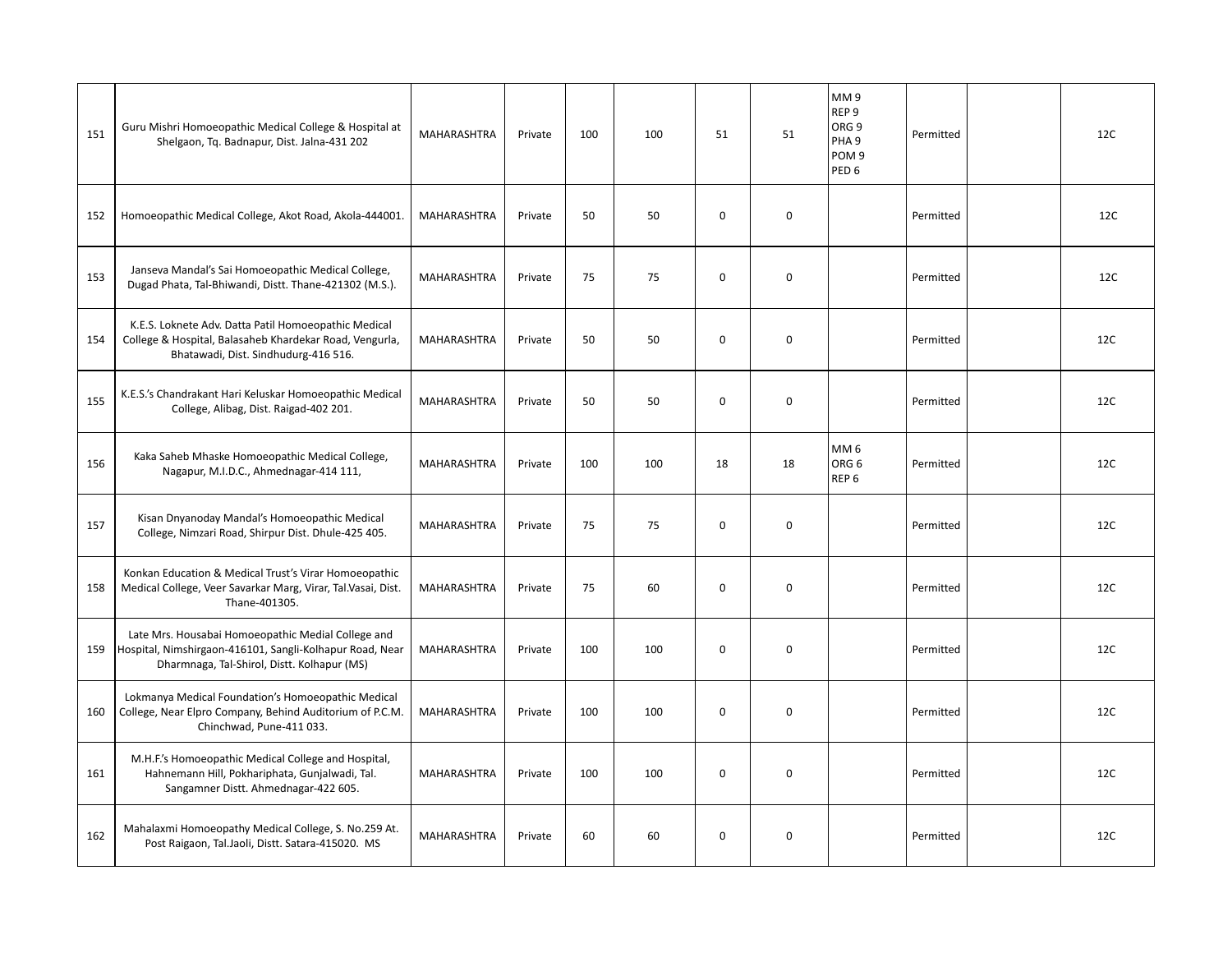| 163 | Motiwala (National) Homoeopathic Medical College and<br>Hospital, Motiwala Nagar, Gangapur Satpur Link Road, Via<br>Nashik, H.P.O., Nashik-422 001.         | MAHARASHTRA        | Private | 100 | 100         | 15          | 15          | ORG <sub>3</sub><br>MM <sub>3</sub><br>POM <sub>3</sub><br>REP <sub>3</sub><br>PED <sub>3</sub>           | Permitted         | 12C      |
|-----|-------------------------------------------------------------------------------------------------------------------------------------------------------------|--------------------|---------|-----|-------------|-------------|-------------|-----------------------------------------------------------------------------------------------------------|-------------------|----------|
| 164 | Nagpur College of Homoeopathy, Nagpur.                                                                                                                      | <b>MAHARASHTRA</b> | Private | 100 | $\mathbf 0$ | $\mathbf 0$ | $\mathbf 0$ |                                                                                                           | Non<br>Functional | 12C      |
| 165 | National Medical College of Homoeo. Science (Vamanrao<br>Ithape Homoeopathic Medical College), New Nagar Road,<br>Sangamner, Distt. Ahmednagar-422 605      | <b>MAHARASHTRA</b> | Private | 100 | 100         | 27          | 27          | MM <sub>6</sub><br>ORG <sub>6</sub><br>POM 6,<br>PSY <sub>3</sub><br>REP <sub>3</sub><br>PED <sub>3</sub> | Permitted         | 12C      |
| 166 | Nootan Homoeopathic Medical College and Hospital, Gat<br>No.412, Landgewadi, Tal. Kavathemahankal, Dist. Sangali-<br>416405, M.S.                           | MAHARASHTRA        | Private | 60  | 60          | $\mathbf 0$ | $\mathbf 0$ |                                                                                                           | Permitted         | 12C      |
| 167 | Panchsheel Homoeopathic Shikshan Prasarak Mandal's<br>Homoeopathic Medical College, Civil Lines, Kelanagar,<br>Khamgaon-444 303, Dist. Buldana.             | MAHARASHTRA        | Private | 100 | 100         | 15          | 15          | <b>POM 03</b><br><b>ORG 03</b><br>MM 03<br><b>REP 03</b><br><b>PED 03</b>                                 | Permitted         | 12C      |
| 168 | Pouravi Shikshan Prasarak Mandal's Mahila Homoeopathic<br>Medical College & Hospital, 283/1B, Kolgiri Nagar, Hotgi<br>Road, Majrewadi, Solapur, Maharashtra | MAHARASHTRA        | Private | 100 | 100         | 15          | 15          | <b>HMM 05</b><br>REP 05 POM<br>05                                                                         | Permitted         | 12C, 12A |
| 169 | Prabhat Education Society's P.D. Jain Homoeopathic<br>Medical College, Behind State Bank of Hyderabad, Vakil<br>Colony, Parbhani-431 401.                   | <b>MAHARASHTRA</b> | Private | 100 | 100         | 18          | 18          |                                                                                                           | Permitted         | 12C      |
| 170 | Pt. Jawahar Lal Nehru Memorial Institute of Homoeopathic<br>Medical Sciences, Badnera Road, Amravati-444605.                                                | MAHARASHTRA        | Private | 70  | 0           | 9           | $\mathbf 0$ |                                                                                                           | Non<br>functional | 12C      |
| 171 | Purushottamdas Bagla Homoeopathic Medical College and<br>Hospital, Pathanpura Marda Road, Arwat, Dist.<br>Chandrapur-442402.                                | MAHARASHTRA        | Private | 50  | 50          | $\mathbf 0$ | $\mathbf 0$ |                                                                                                           | Permitted         | 12C      |
| 172 | Ramchandra Homoeopathic Medical College, Kolhapur.                                                                                                          | <b>MAHARASHTRA</b> | Private | 100 | $\mathbf 0$ | $\mathbf 0$ | $\mathbf 0$ |                                                                                                           | Non<br>Functional | 12C      |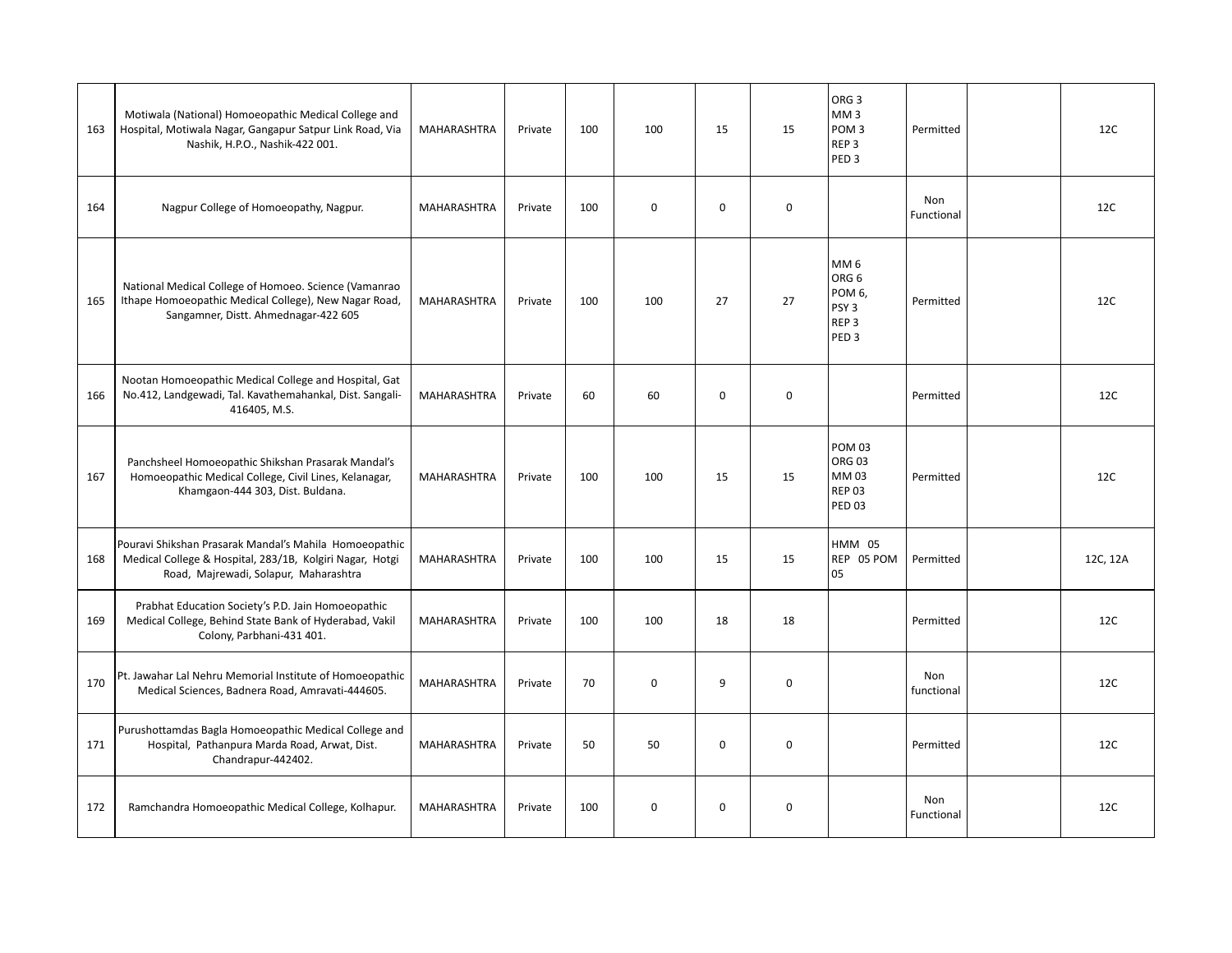| 173 | Rashtrasant Janardan Swami Homoeopathic Medical<br>college & Research Centre, Ahmednagar, Maharashtra.                                                  | MAHARASHTRA        | Private | 100 | 100         | $\mathbf 0$ | $\mathbf 0$ |                                | Permitted         | New College | 12A  |
|-----|---------------------------------------------------------------------------------------------------------------------------------------------------------|--------------------|---------|-----|-------------|-------------|-------------|--------------------------------|-------------------|-------------|------|
| 174 | Ratnadeep Medical Foundation and Research Centre,<br>Jamkhed Homoeopathic Medical College, Jhmkhed<br>(Ratnapur), Tal. Jamkhed, Dist. Ahmednagar-413201 | MAHARASHTRA        | Private | 100 | 90          | $\mathbf 0$ | $\mathbf 0$ |                                | Permitted         |             | 12C  |
| 175 | Samarth Education Trust's Sawakar Homoeopathic Medical<br>College, AM-1./1, Additional MIDC, Degaon Road, Satara-<br>415004.                            | <b>MAHARASHTRA</b> | Private | 100 | 100         | $\mathbf 0$ | $\mathbf 0$ |                                | Permitted         |             | 12C  |
| 176 | Sayali Charitable Trust, College of Homoeopathy, Gut No.<br>141, 150, 55 Mitmita, Nashik Road, Aurangabad-431003                                        | MAHARASHTRA        | Private | 100 | 100         | $\mathbf 0$ | 0           |                                | Permitted         |             | 12C  |
| 177 | Sharadchandraji Pawar Homoeopathic Medical College and<br>Hospital, At Shiva Trust Campus, Wadala-Mahadev Tq.<br>Shiriram Distt. Ahmednagar-413739.     | MAHARASHTRA        | Private | 100 | 100         | $\mathbf 0$ | $\mathbf 0$ |                                | Permitted         |             | 12C  |
| 178 | Shri Bhagwan Homoeopathic Medical College and Indira<br>Gandhi Memorial Hospital, CIDCO N-6, Aurangabad-431<br>003.                                     | <b>MAHARASHTRA</b> | Private | 100 | 100         | $\Omega$    | $\mathbf 0$ |                                | Permitted         |             | 12C  |
| 179 | Shri Chamundamata Homoeopathic Medical College &<br>Hospital, 9, 10, 11 Gayatri Nagar Telephone & Parakh<br>Nagar, Jillha Peth, Jalgaon-425003.         | <b>MAHARASHTRA</b> | Private | 50  | 50          | $\mathbf 0$ | $\mathbf 0$ |                                | Permitted         |             | 12C  |
| 180 | Shri Jagadguru Panchacharya Education Society's<br>Homoeopathic Medical College, 200 E, Tararani Chowk,<br>Kolhapur-416 003.                            | <b>MAHARASHTRA</b> | Private | 75  | 75          | 6           | 6           | <b>PED 03</b><br><b>POM 03</b> | Permitted         |             | 12C  |
| 181 | Shri Janta Homoeopathic Medical College, Tawer,<br>Jatharpeth Road, Kediya Plot's Akola-444 005.                                                        | MAHARASHTRA        | Private | 50  | $\mathbf 0$ | $\mathbf 0$ | $\mathbf 0$ |                                | Non<br>Functional |             | 12C, |
| 182 | Shri Takhatmal Shrivallabh Homoeopathic Medical<br>College, Homoeo. Sadan, Rajapet, Amravati.-444 606                                                   | <b>MAHARASHTRA</b> | Private | 75  | 75          | $\mathbf 0$ | $\mathbf 0$ |                                | Permitted         |             | 12C  |
| 183 | Shri Tatyasaheb Ghatake Charitable Trust, R.R. Patil<br>College of Homoeopathy & Hospital, Pune Baypass Road,<br>Sangli-416416.                         | <b>MAHARASHTRA</b> | Private | 50  | 50          | $\mathbf 0$ | $\mathbf 0$ |                                | Permitted         |             | 12C  |
| 184 | Smt. Chandaben Mohanbhai Patel Homoeopathic Medical<br>College, Irla, Natakkar R.G. Gadkari Marg, Vile, Parle (West),<br>Mumbai-400 056.                | <b>MAHARASHTRA</b> | Private | 100 | 100         | $\mathbf 0$ | 0           |                                | Permitted         |             | 12C  |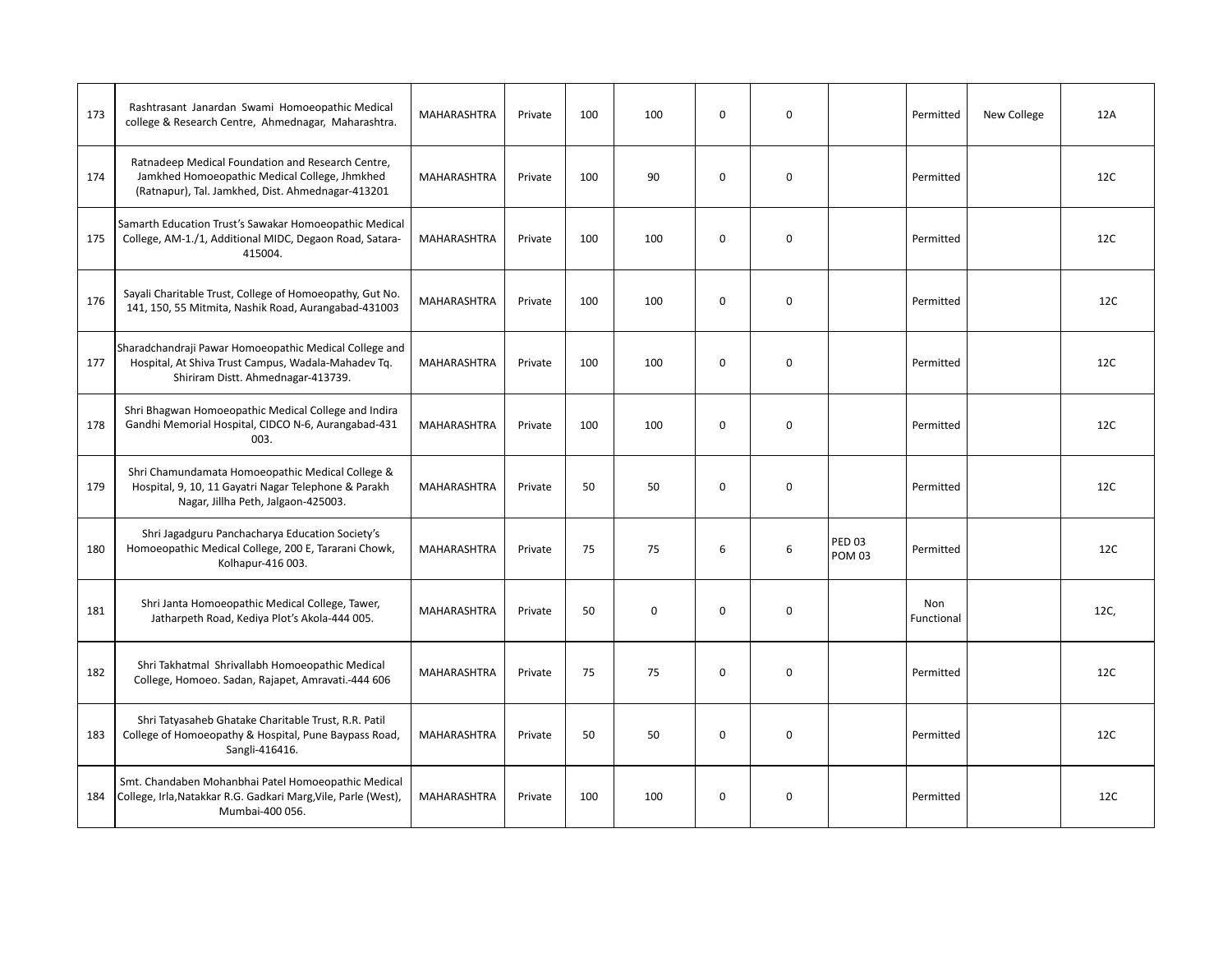| 185 | Smt. Kanchanbai Babulalji (KB.) Abad Homoeopathic<br>Medical College, At & P.O. Neminagar, Chandwad, Dist.<br>Nashik-423 101                   | MAHARASHTRA        | Private | 100         | 100 | 12          | 12          | MM 03<br><b>ORG 03</b><br><b>POM 03</b><br><b>REP 03</b>                                             | Permitted | 12C |
|-----|------------------------------------------------------------------------------------------------------------------------------------------------|--------------------|---------|-------------|-----|-------------|-------------|------------------------------------------------------------------------------------------------------|-----------|-----|
| 186 | Sonajirao Kshirsagar Homoeopathic Medical College,<br>Vidhya Nagar (W), College Road, Beed-431 122.                                            | MAHARASHTRA        | Private | 100         | 100 | 42          | 42          | ORG 06<br><b>PHA 06</b><br>MM 06<br><b>POM 06</b><br><b>REP 06</b><br><b>PED 06</b><br><b>PSY 06</b> | Permitted | 12C |
| 187 | SVVP Homoeopathic Medical College & Research Institute,<br>B-101, Tulsi Arcade, Connought Place, CIDCO, Aurangabad-<br>431003, Hingoli, M.S.   | <b>MAHARASHTRA</b> | Private | 60          | 60  | $\mathbf 0$ | $\mathbf 0$ |                                                                                                      | Permitted | 12C |
| 188 | Vasantrao Kale Medical College & Hospital, P-12, M.I.D.C.<br>Kallam Road, Latur - 413 531.                                                     | MAHARASHTRA        | Private | 75          | 75  | $\mathbf 0$ | $\mathbf 0$ |                                                                                                      | Permitted | 12C |
| 189 | Venutai Yashwantrao Chavan Homoeopathic Medical<br>College, 2968 "C", Dasara Chowk, Kolhapur -416002.                                          | <b>MAHARASHTRA</b> | Private | 50          | 50  | $\Omega$    | $\mathbf 0$ |                                                                                                      | Permitted | 12C |
| 190 | Vidya Vaibhav Shikshan Mandal Dapoli Homoeopathic<br>Medical College, At. Apati, P.O. Talsure, Taluka-Dapoli,<br>Distt. Ratnagiri.-Pin-415 712 | MAHARASHTRA        | Private | 50          | 50  | $\mathbf 0$ | $\mathbf 0$ |                                                                                                      | Permitted | 12C |
| 191 | North Eastern Institute of Ayurveda and Homoeopathy,<br>Mawdiangdiang, Shillong, Meghalaya 793018.                                             | MEGHALAYA          | Govt.   | 63          | 63  | 0           | $\mathbf 0$ |                                                                                                      | Permitted | 12C |
| 192 | Biju Pattnaik Homoeopathic Medical College, Berhampur-<br>Pin-760001 (Ganjam.)                                                                 | <b>ODISHA</b>      | Govt.   | 31          | 31  | $\mathbf 0$ | $\mathbf 0$ |                                                                                                      | Permitted | 12C |
| 193 | Cuttack Homoeopathic Medical College, Naya Bazar,<br>Cuttack-753004.                                                                           | <b>ODISHA</b>      | Private | $\mathbf 0$ | 0   | $\mathbf 0$ | $\mathbf 0$ |                                                                                                      | Denied    | 12C |
| 194 | Dr. Abhin Chandra Homoeopathic Medical College and<br>Hospital, Unit-III, Kharvela Nagar, Bhubaneswar, Distt. Puri.<br>$-751001$               | <b>ODISHA</b>      | Govt.   | 63          | 63  | 4           | 4           | MM <sub>4</sub>                                                                                      | Permitted | 12C |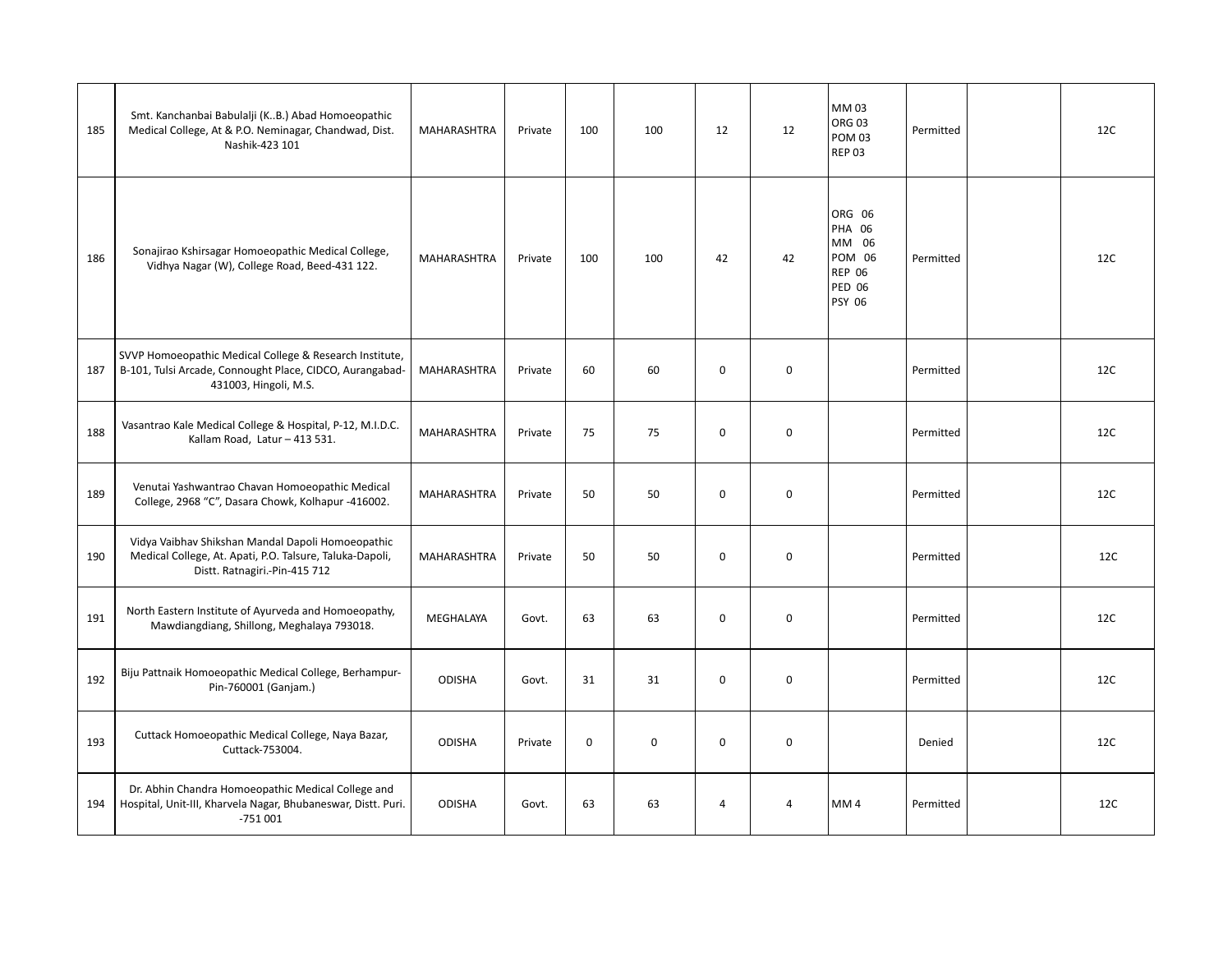| 195 | Mayurbhanj Homoeopathic Medical College and Hospital,<br>At & P.O. Baripada, Distt. Mayurbhanj-757029.                                                                          | <b>ODISHA</b>    | Private | 30  | $\mathbf 0$ | $\mathbf 0$ | 0           |                                                                       | Denied            | 12C |
|-----|---------------------------------------------------------------------------------------------------------------------------------------------------------------------------------|------------------|---------|-----|-------------|-------------|-------------|-----------------------------------------------------------------------|-------------------|-----|
| 196 | Orissa Medical College of Homoeopathy & Research,<br>Sambalpur-768 001.                                                                                                         | <b>ODISHA</b>    | Govt.   | 31  | 31          | $\mathbf 0$ | $\mathbf 0$ |                                                                       | Permitted         | 12C |
| 197 | Utkalmani Homoeopathic Medical College & Hospital,<br>Naya Bazar, Rourkela-769010.                                                                                              | <b>ODISHA</b>    | Govt.   | 31  | 31          | $\mathbf 0$ | $\mathbf 0$ |                                                                       | Permitted         | 12C |
| 198 | Homoeopathic Medical College, Hanumangarh Road (Near<br>Bye Pass), Abohar-152 116.                                                                                              | PUNJAB           | Private | 60  | 60          | $\mathbf 0$ | $\mathbf 0$ |                                                                       | Permitted         | 12C |
| 199 | Kalyan Homoeopathic Medical College, PB004- Punjab                                                                                                                              | <b>PUNJAB</b>    | Private | 50  | $\mathbf 0$ | $\mathbf 0$ | $\mathbf 0$ |                                                                       | Denied            | 12C |
| 200 | Lord Mahavira Homoeopathic Medical College, Dr.<br>Hahnemann Chowk, Kitchlu Nagar, Civil Lines, Ludhiana-<br>141 001.                                                           | PUNJAB           | Private | 50  | 50          | $\mathbf 0$ | 0           |                                                                       | Permitted         | 12C |
| 201 | Sri Gurunanak Dev Homoeopathic Medical College, Canal<br>Road, Barewal, Near Punjab Agricultural University. Via<br>Ayalikalan, Ludhiana-142027.                                | <b>PUNJAB</b>    | Private | 60  | 60          | 18          | 18          | MM <sub>6</sub><br>ORG <sub>6</sub><br>REP <sub>6</sub>               | Permitted         | 12C |
| 202 | Aarogya Homoeopathic Medical College, P.No.104/1,<br>Dhani Kagota Ki Naila Kanota, Jamwaramgarh, Jaipur-<br>303012.                                                             | <b>RAJASTHAN</b> | Private | 60  | 60          | $\mathbf 0$ | $\mathbf 0$ |                                                                       | Permitted         | 12C |
| 203 | Bharatiya Homoeopathic Medical College and Hospital,<br>NH-11, Agra-Fatehpur Sikri Road, Bhartpur - 320001,<br>Rajasthan                                                        | <b>RAJASTHAN</b> | Private | 40  | $\mathbf 0$ | $\Omega$    | $\mathbf 0$ |                                                                       | Non<br>Functional | 12C |
| 204 | Dr. Madan Pratap Khuteta Homoeopathic Medical College,<br>Homoeopathy Plot No.10-11 & 12, Village Saipura,<br>Sanganer, Jaipur - 302029.                                        | RAJASTHAN        | Private | 100 | 100         | 34          | 34          | ORG 06<br>MM 06<br>POM 06<br><b>REP 06</b><br><b>PHA 06</b><br>PED 04 | Permitted         | 12C |
| 205 | Madhav Homoeopathic Medical College and Hospital,<br>Madhav Hills, Post-Bharja, Tehsil-Pindwara, Opp. Banas<br>River Bridge Toll, NH-27, Abu Road, Sirohi-307026,<br>Rajasthan. | RAJASTHAN        | Private | 100 | 100         | $\mathbf 0$ | 0           |                                                                       | Permitted         | 12C |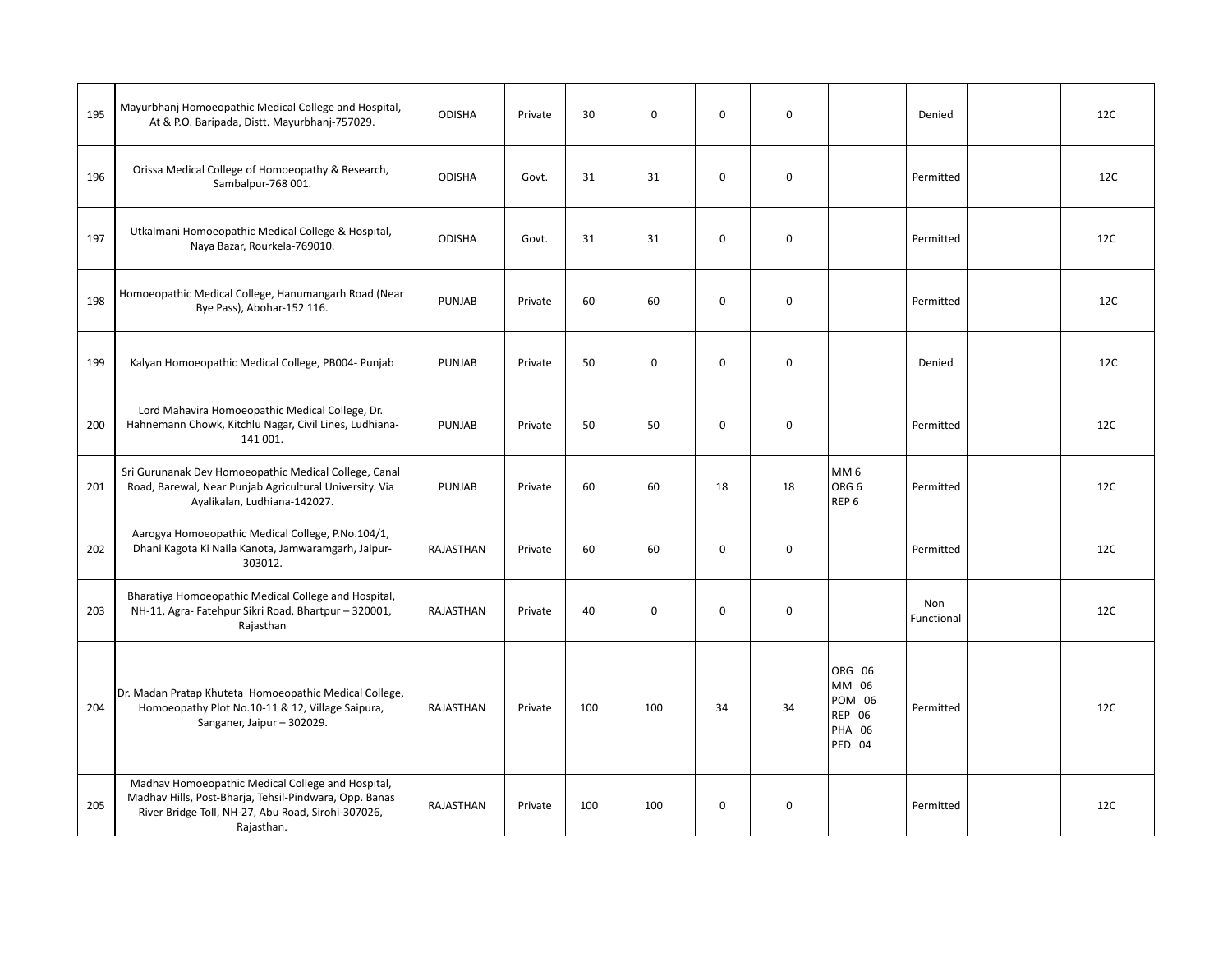| 206 | Mangilal Nirban Homoeopathic Medical College and<br>Research Institute, M.N.S. Hospital & Research Center,<br>Bikaner-334001                                                                            | RAJASTHAN         | Private | 75  | 75          | $\mathbf 0$ | $\mathbf 0$ |                                                                                               | Permitted |             | 12C |
|-----|---------------------------------------------------------------------------------------------------------------------------------------------------------------------------------------------------------|-------------------|---------|-----|-------------|-------------|-------------|-----------------------------------------------------------------------------------------------|-----------|-------------|-----|
| 207 | Rajasthan Vidyapeeth Homoeopathic Medical College,<br>Vidyapeeth Campus, Dabok, Udaipur-313 002. Rajasthan.                                                                                             | RAJASTHAN         | Private | 75  | 75          | $\mathbf 0$ | $\mathbf 0$ |                                                                                               | Permitted |             | 12C |
| 208 | Sri Ganganagar Homoeopathic Medical College,<br>Hanumangarh Road, Sriganganagar-335002.                                                                                                                 | RAJASTHAN         | Private | 100 | 100         | 30          | 23          | <b>ORG 05</b><br>MM 05<br><b>REP 05</b><br><b>POM 05</b><br><b>PSY 03</b>                     | Permitted |             | 12C |
| 209 | Swasthya Kalyan Homoeopathic Medical College &<br>Research Centre, Jai Villa, Narain Singh Road, Near Trimurti<br>Circle, Jaipur-302004                                                                 | RAJASTHAN         | Private | 100 | 100         | 28          | 25          | ORG 06<br>MM 04<br><b>REP 03</b><br><b>PHA 04</b><br><b>POM 03</b><br><b>PED 03</b><br>PSY 02 | Permitted |             | 12C |
| 210 | Under Faculty of Homoeopathic Sciences, Jayoti<br>Vidyapeeth Women's University, Vedaant Gyan Valley,<br>Jharna, Mahala Jobber, Link Road, Jaipur-Ajmer Express<br>Way, NH-8, Jaipur-303122 (Rajasthan) | RAJASTHAN         | Private | 60  | 60          | $\mathbf 0$ | $\mathbf 0$ |                                                                                               | Permitted |             | 12C |
| 211 | University College of Homoeopathy, Kadwad, Jodhpur<br>(Rajasthan)                                                                                                                                       | <b>RAJASTHAN</b>  | Govt    | 60  | 60          | $\mathbf 0$ | $\mathbf 0$ |                                                                                               | Permitted | New College | 12A |
| 212 | University College of Homoeopathy, Kekari, Ajmer-<br>305404 (Rajasthan)                                                                                                                                 | RAJASTHAN         | Govt    | 60  | $\mathbf 0$ | $\mathbf 0$ | $\mathbf 0$ |                                                                                               | Denied    | New College | 12A |
| 213 | Yuvraj Pratap Singh Memorial Homoeopathic Medical<br>College, Shivaji Park, Alwar.- 301 001                                                                                                             | RAJASTHAN         | Private | 75  | 75          | $\mathbf 0$ | $\mathbf 0$ |                                                                                               | Permitted |             | 12C |
| 214 | Dr. Hahnemann Homoeopathy Medical College, &<br>Research Centre. Koneripatti, Rasipuram, Namakkal Dist-<br>637408.                                                                                      | <b>TAMIL NADU</b> | Private | 100 | 100         | $\mathbf 0$ | $\mathbf 0$ |                                                                                               | Permitted |             | 12C |
| 215 | <b>Excel Homoeopathy Medical College</b><br>NH 544 Ranganoor Road, , Sankari West Post,<br>Pallakkapalayam, Komarapalayam, Namakkal, Tamil Nadu,<br>637303                                              | <b>TAMIL NADU</b> | Private | 100 | 100         | $\mathbf 0$ | $\mathbf 0$ |                                                                                               | Permitted |             | 12C |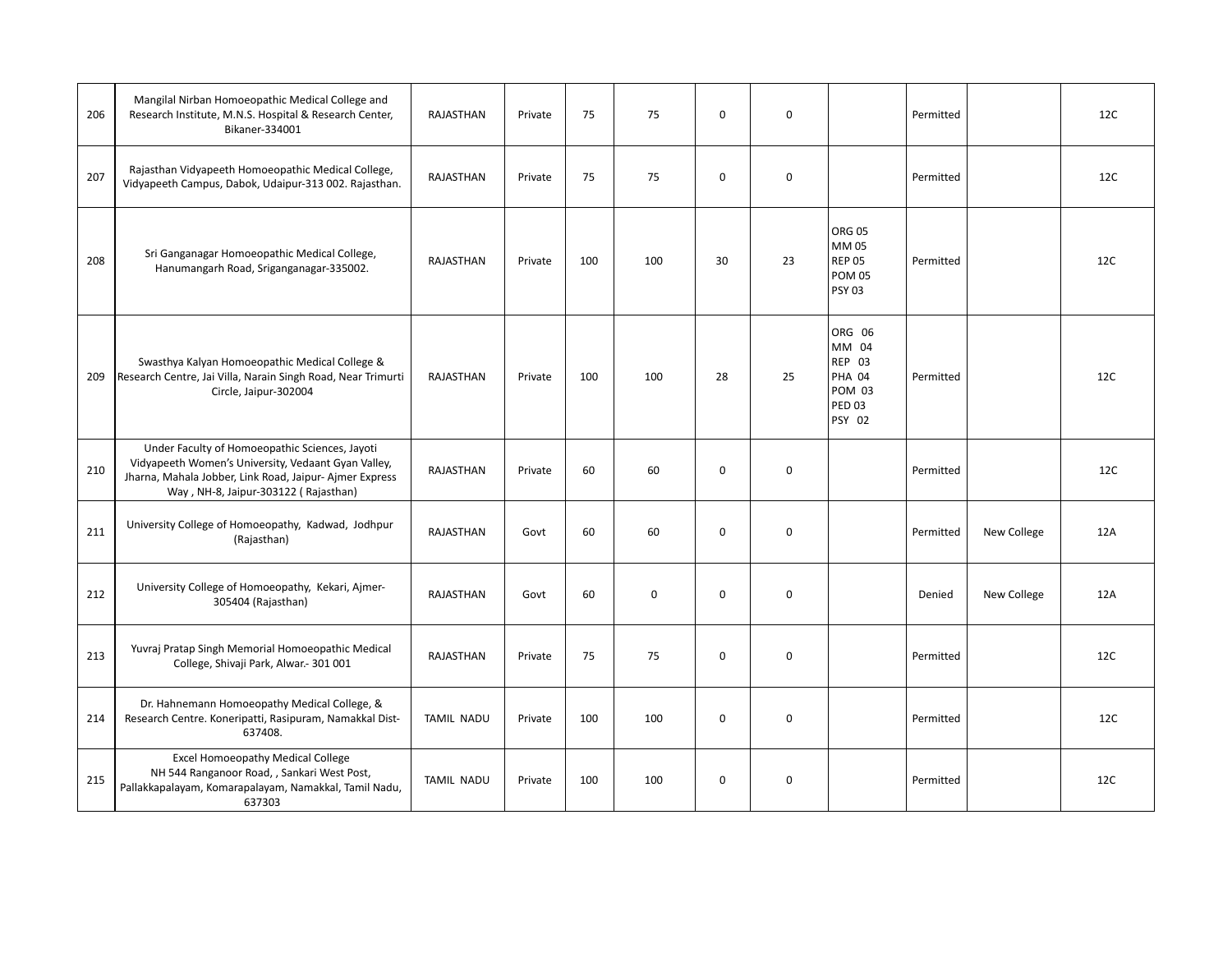| 216 | Govt. Homoeopathic Medical College and Hospital, At.<br>Thirumangalam, Dist. Madurai - 626 706. T.N.                                                                                      | <b>TAMIL NADU</b> | Govt.   | 63  | 63  | $\mathbf 0$ | $\mathbf 0$ |                                                                                                      | Permitted | 12C |
|-----|-------------------------------------------------------------------------------------------------------------------------------------------------------------------------------------------|-------------------|---------|-----|-----|-------------|-------------|------------------------------------------------------------------------------------------------------|-----------|-----|
| 217 | Maria Educational and Charitable Trust, Chevaracode<br>Kanyakumari's Maria Homoeoapthic Medical College and<br>Hospital, Perai Thiruvattar P.O., Kanyakumari Distt. Tamil<br>Nadu-629177. | <b>TAMIL NADU</b> | Private | 60  | 60  | $\mathbf 0$ | $\mathbf 0$ |                                                                                                      | Permitted | 12C |
| 218 | Martin Homoeopathic Medical College & Hospital, D.P.F.<br>Mill Premises, G.N. Mills (P.O.), Mettupalayam Road,<br>Coimbatore-641 029.                                                     | <b>TAMIL NADU</b> | Private | 50  | 50  | $\mathbf 0$ | $\mathbf 0$ |                                                                                                      | Permitted | 12C |
| 219 | R.V.S. Medical Trust Homoeopathic Medical College, 242 B,<br>Trichy Road, Sulur, Coimbatore Distt.- 402                                                                                   | <b>TAMIL NADU</b> | Private | 50  | 50  | $\mathbf 0$ | $\mathbf 0$ |                                                                                                      | Permitted | 12C |
| 220 | Sarada Krishna Homoeopathy Medical College,<br>Kulasekharam Distt. Kanyakumari-629161.                                                                                                    | <b>TAMIL NADU</b> | Private | 100 | 100 | 30          | 30          | ORG 06<br>MM 06<br><b>POM 06</b><br><b>REP 06</b><br><b>PED 06</b>                                   | Permitted | 12C |
| 221 | Sivaraj Homoeopathic Medical College & Research<br>Institute, Siddhar Kovil Road, Thumbathulipatty,<br>Perumampathy (P.O.), Salem-636 307.                                                | <b>TAMIL NADU</b> | Private | 50  | 50  | $\mathbf 0$ | 0           |                                                                                                      | Permitted | 12C |
| 222 | Sri Sairam Homoeopathic Medical College and Research<br>Centre, (Sapthagiri Education Trust), Sai Leo Nagar<br>Tambaram West Chennai-600044.T. Nadu.                                      | <b>TAMIL NADU</b> | Private | 50  | 50  | $\mathbf 0$ | $\mathbf 0$ |                                                                                                      | Permitted | 12C |
| 223 | Venkateswara Homoeopathic Medical College and Hospital<br>No. 4/11, Samayapuram Main Road, Karambakkam, Porur,<br>Chennai-600 116.                                                        | <b>TAMIL NADU</b> | Private | 100 | 100 | $\mathbf 0$ | 0           |                                                                                                      | Permitted | 12C |
| 224 | Vinayaka Mission's Homoeopathic Medical College,<br>Chinnaseeragapadi, P.O. NH 47, Sankari Main Road, Salem-<br>636 308.                                                                  | <b>TAMIL NADU</b> | Private | 100 | 100 | 21          | 21          | ORG 03<br>MM 03<br><b>POM 03</b><br><b>REP 03</b><br><b>PHA 03</b><br><b>PED 03</b><br><b>PSY 03</b> | Permitted | 12C |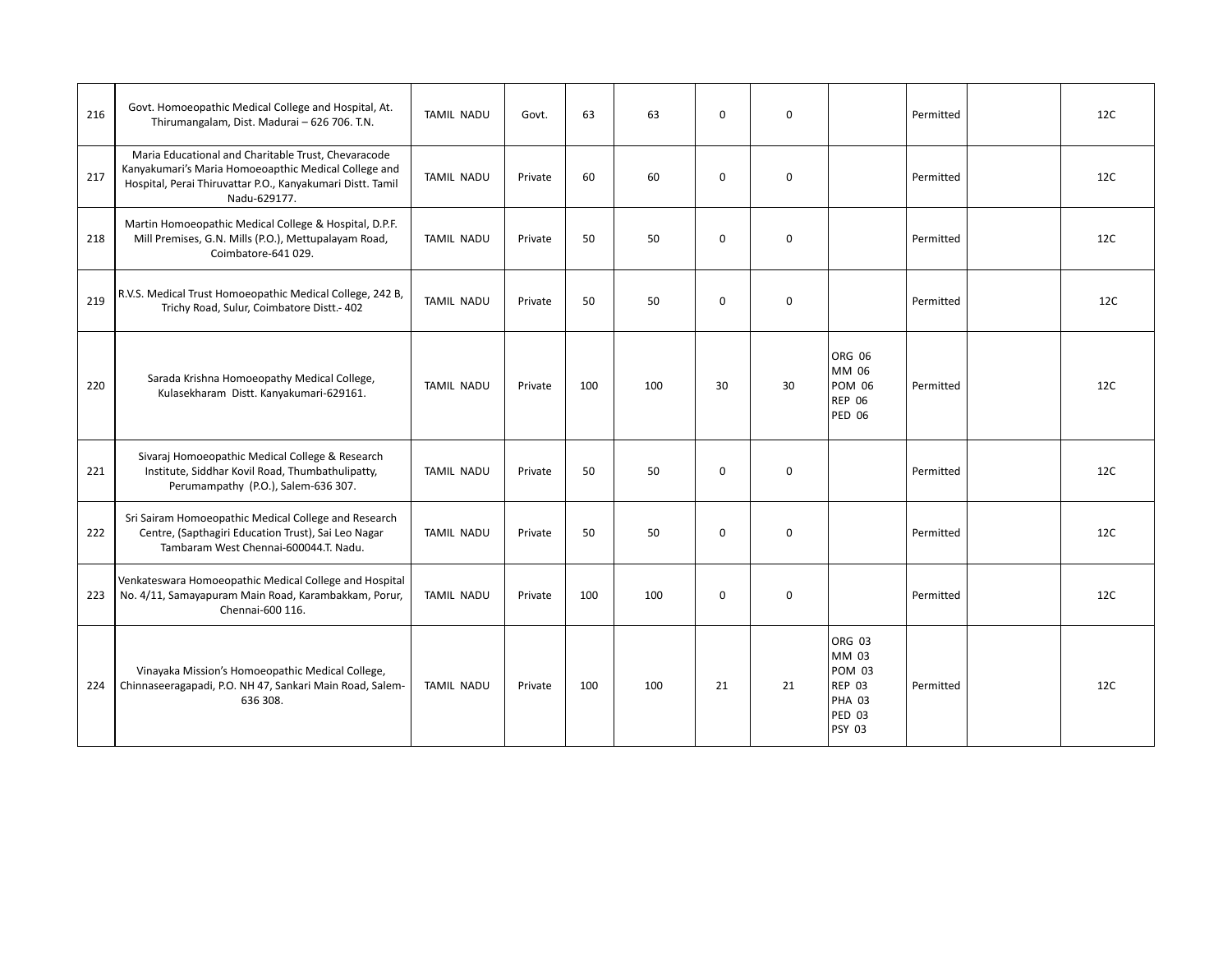| 225 | White Memorial Homoeopathic Medical College, Attoor,<br>Veeyanoor-629 177. Dist. Kanyakumari.                                                                                      | <b>TAMIL NADU</b> | Private | 100 | 100         | 25          | 25          | MM 05<br>ORG05<br><b>REP 05</b><br><b>POM 05</b><br><b>PED 05</b>                                                                    | Permitted |                      | 12C     |
|-----|------------------------------------------------------------------------------------------------------------------------------------------------------------------------------------|-------------------|---------|-----|-------------|-------------|-------------|--------------------------------------------------------------------------------------------------------------------------------------|-----------|----------------------|---------|
| 226 | S.V.S. Medical College of Homoeopathy and Research<br>Institute, Kallakurichi-606202, Villupuram District, Tamil<br>Nadu.                                                          | <b>TAMIL NADU</b> | Private | 50  | $\mathbf 0$ | $\mathbf 0$ | $\mathbf 0$ |                                                                                                                                      | Denied    |                      | 12C     |
| 227 | Shri Barani Homoeopathic Medical College and Hospital,<br>Tiruchengode, Namakkal, Tamil Nadu.                                                                                      | <b>TAMIL NADU</b> | Private | 100 | 100         | $\mathbf 0$ | $\mathbf 0$ |                                                                                                                                      | Permitted | New College          | 12A     |
| 228 | Devs Homoeopathic Medical College and Hospital,<br>Devanagar, Ankireddy palli, Kesara Mandal-501-301, R. R.<br>District.                                                           | TELANGANA         | Private | 50  | 30          | $\mathbf 0$ | $\mathbf 0$ |                                                                                                                                      | Permitted |                      | 12C     |
| 229 | J.S.P.S. Govt. Homoeopathic Medical College,<br>Ramanathapur, Hyderabad-500 013.                                                                                                   | TELANGANA         | Govt.   | 125 | 125         | 38          | 38          | ORG 07<br>MM 08<br><b>REP 07</b><br><b>POM 04</b><br><b>PHA 04</b><br>PED 04<br><b>PSY 04</b>                                        | Permitted |                      | 12C     |
| 230 | JIMS Homoeopathic Medical College & Hospital,<br>Telangana.                                                                                                                        | TELANGANA         | Private | 100 | 100         | 54          | 54          | ORG <sub>9</sub><br>MM9<br>REP <sub>9</sub><br>ORG <sub>9</sub><br>POM <sub>9</sub><br>PHA <sub>6</sub><br>PSY <sub>6</sub><br>PED 6 | Permitted | New PG,<br>Permitted | 12C,12A |
| 231 | MNR Homoeopathic Medical College & Hospital, 2-<br>23B/350, Bhagyanagar Phase-III, Near HMT Hills Colony,<br>Opp;JNTU, Kukatpally, Hyderabad-500085, Telangana.                    | TELANGANA         | Private | 100 | 100         | $\mathbf 0$ | $\mathbf 0$ |                                                                                                                                      | Permitted |                      | 12C     |
| 232 | Shreyaan Ishaan Educational Society, Hamsa<br>Homoeopathy Medical College, Hospital and Research<br>Centre, Kasheersagar Village, Mulugu Mandal, Medak<br>Distt.-502279, Telengana | TELANGANA         | Private | 100 | 100         | $\mathbf 0$ | $\mathbf 0$ |                                                                                                                                      | Permitted |                      | 12C     |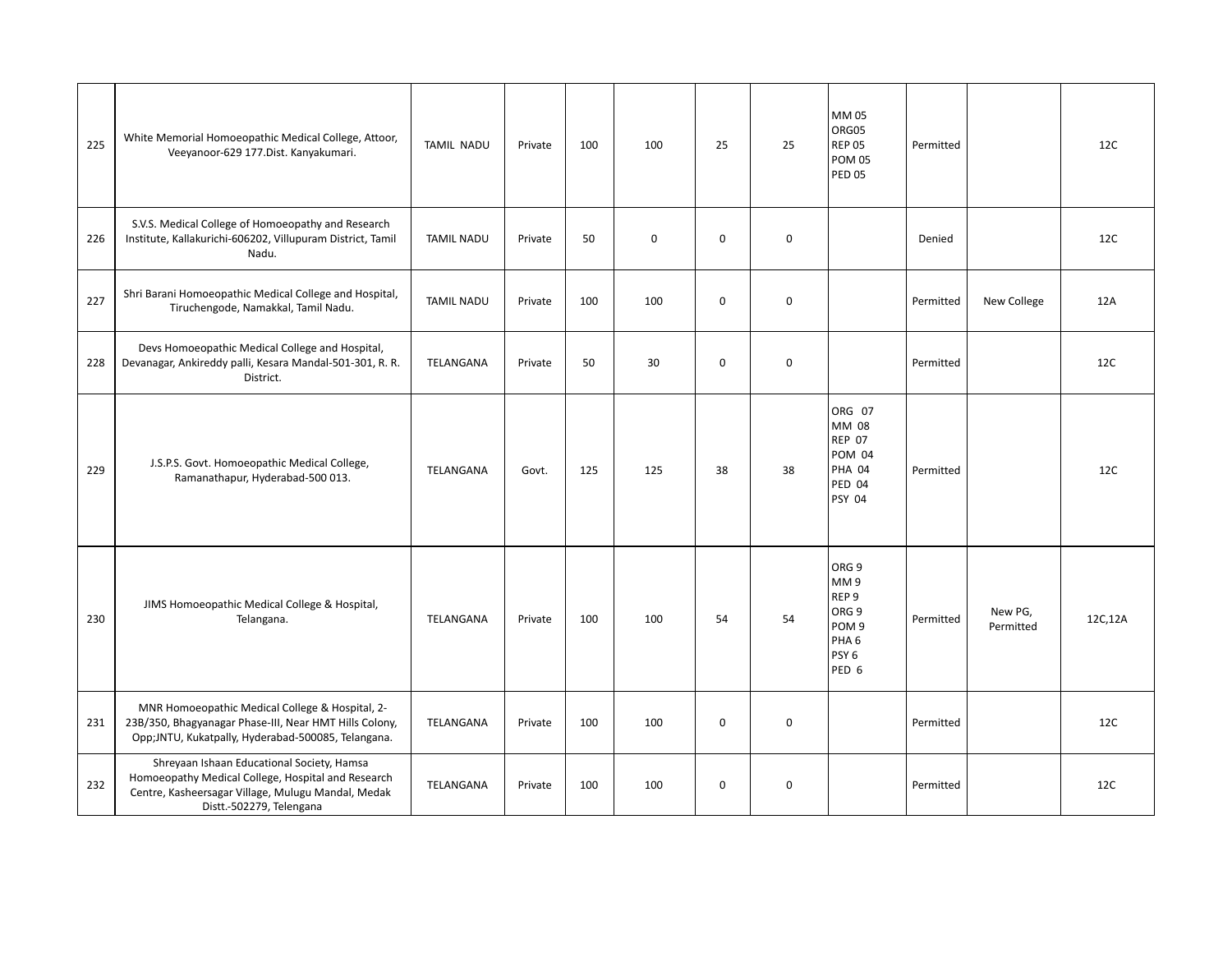| 233 | Bakson Homoeopathic Medical College, B-36, Knowledge<br>Park, Phase-I, Greater NOIDA, (Dist. Gautam Budha Nagar,<br>U.P-201306         | <b>UTTAR PRADESH</b> | Private | 100         | 100         | 42          | 36          | MM 06<br><b>ORG 06</b><br><b>PHA 06</b><br><b>PED 06</b><br><b>PSY 06</b><br><b>POM 06</b><br><b>REP 06</b> | Permitted         | 12C |
|-----|----------------------------------------------------------------------------------------------------------------------------------------|----------------------|---------|-------------|-------------|-------------|-------------|-------------------------------------------------------------------------------------------------------------|-------------------|-----|
| 234 | Naiminath Homoeopathic Medical College, Hospital &<br>Research Centre, Village Nawalpur, Tehsil Etmadpur, Agra.-<br>283206 (UP)        | UTTAR PRADESH        | Private | 100         | 100         | 36          | 36          | MM 06<br><b>ORG 06</b><br><b>REP 06</b><br><b>POM 06</b><br><b>PED 06</b><br><b>PHA 06</b>                  | Permitted         | 12C |
| 235 | Pt. Jawaharlal Nehru State Homoeopathic Medical College<br>and Hospital, Block A/1, Scheme-38, Lakhanpur, Kalyanpur,<br>Kanpur-208024. | <b>UTTAR PRADESH</b> | Govt.   | 125         | 125         | 15          | 15          | <b>MM08</b><br><b>REP 07</b>                                                                                | Permitted         | 12C |
| 236 | Sri Sai Nath P.G. Institute of Homoeopathy, Vill.<br>Mohiuddinpur, Bharetha, Tehsil Sadar, Allahabad-212216<br>$(U.P.)$ .              | <b>UTTAR PRADESH</b> | Private | $\mathbf 0$ | $\mathbf 0$ | 36          | $\mathbf 0$ |                                                                                                             | Non<br>Functional | 12C |
| 237 | State Dr. Brij Kishore Homoeopathic Medical College and<br>Hospital, Deokali, Faizabad-224001.                                         | <b>UTTAR PRADESH</b> | Govt.   | 38          | 38          | $\mathbf 0$ | $\mathbf 0$ |                                                                                                             | Permitted         | 12C |
| 238 | State Ghazipur Homoeopathic Medical College and<br>Hospital, Rauza, Ghazipur-233001.                                                   | <b>UTTAR PRADESH</b> | Govt.   | 63          | 63          | $\mathbf 0$ | $\mathbf 0$ |                                                                                                             | Permitted         | 12C |
| 239 | State Homeopathic Medical College and Hospital,<br>Gorakhpur-273402. U.P.                                                              | <b>UTTAR PRADESH</b> | Govt.   | 125         | 125         | $\mathbf 0$ | $\mathbf 0$ |                                                                                                             | Permitted         | 12C |
| 240 | State Homoeopathic Medical College & Hospital, Kasimpur<br>Road, Chherat, Aligarh-202122. U.P.                                         | <b>UTTAR PRADESH</b> | Govt.   | 125         | 125         | $\mathbf 0$ | $\mathbf 0$ |                                                                                                             | Permitted         | 12C |
| 241 | State K.G.K. Homoeopathic Medical College and Hospital,<br>Rly. Line Par, Moradabad-001.                                               | <b>UTTAR PRADESH</b> | Govt.   | 125         | 125         | $\mathbf 0$ | $\mathbf 0$ |                                                                                                             | Permitted         | 12C |
| 242 | State Lal Bahadur Shastri Homoeopathic Medical College<br>and Hospital, Phaphamau, Allahabad-02                                        | UTTAR PRADESH        | Govt.   | 125         | 125         | 13          | 13          | MM 13                                                                                                       | Permitted         | 12C |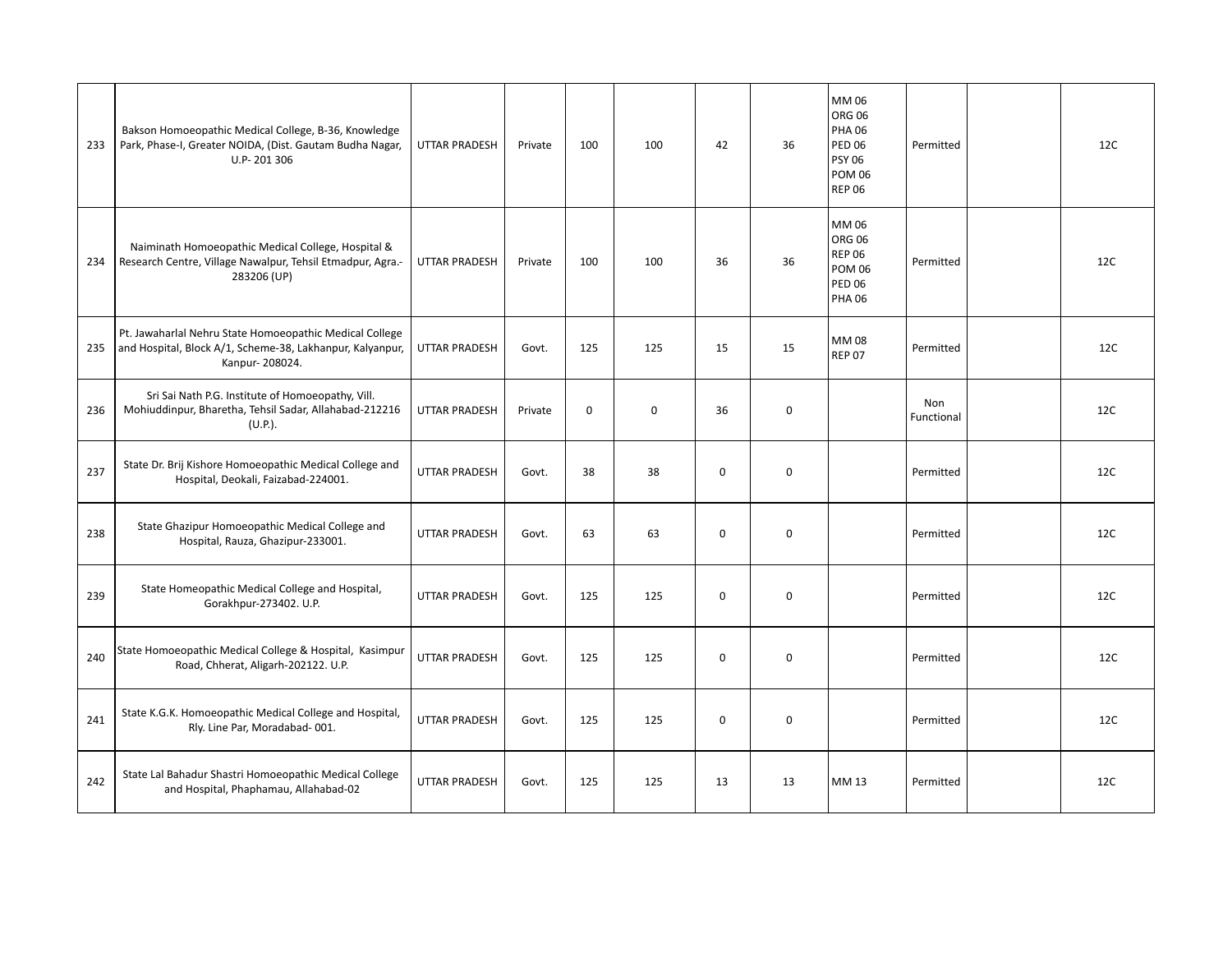| 243 | State National Homoeopathic Medical College and<br>Hospital, 1, Viraj Khand, Gomati Nagar, Lucknow 01                                 | UTTAR PRADESH        | Govt.      | 125 | 125         | 23          | 23          | MM 08<br><b>ORG 08</b><br><b>REP 07</b> | Permitted |             | 12C |
|-----|---------------------------------------------------------------------------------------------------------------------------------------|----------------------|------------|-----|-------------|-------------|-------------|-----------------------------------------|-----------|-------------|-----|
| 244 | State Shri Durgaji Homoeopathic Medical College and<br>Hospital, Chandeshwar, Dist. Azamgarh-276 001.                                 | <b>UTTAR PRADESH</b> | Govt.      | 125 | 125         | $\mathbf 0$ | 0           |                                         | Permitted |             | 12C |
| 245 | I.T.M. Homoeopathic Medical College, Tappa Kathra,<br>Tehsil- Pharenda, Maharajganj (U.P.)                                            | <b>UTTAR PRADESH</b> | Private    | 100 | $\mathbf 0$ | $\mathbf 0$ | $\mathbf 0$ |                                         | Denied    | New College | 12A |
| 246 | Chandola Homoeopathic Medical College & Hospital,<br>Kichcha Road, Ruderpur, P.O. Lalpur, Dist. Udhamsingh<br>Nagar-263148. Nainital. | <b>UTTARAKHAND</b>   | Private    | 50  | 50          | $\mathbf 0$ | 0           |                                         | Permitted |             | 12C |
| 247 | Param Himalaya Homoeopathic Medical College &<br>Research Centre, Khairi Road, Doiwala, Dehradun-248140.                              | UTTARAKHAND          | Private    | 50  | 25          | $\mathbf 0$ | $\mathbf 0$ |                                         | Permitted |             | 12C |
| 248 | Bengal Homoeopathic Medical College and Hospital,<br>Ismile, P.O. Asansol-713 301, Dist. Burdwan.                                     | <b>WEST BENGAL</b>   | Private    | 50  | 50          | $\Omega$    | $\mathbf 0$ |                                         | Permitted |             | 12C |
| 249 | Birbhum Vivekanand Homoeopathic Medical College and<br>Hospital, P.O. Sainthia, Distt. Birbhum-731234                                 | <b>WEST BENGAL</b>   | Private    | 60  | 60          | $\mathbf 0$ | 0           |                                         | Permitted |             | 12C |
| 250 | Burdwan Homoeopathic Medical College and Hospital,<br>Nimbarak Bhavan Raj Ganj P.O. Nutanganj, Distt. Burdwan-<br>713 102             | <b>WEST BENGAL</b>   | Private    | 50  | 50          | $\Omega$    | $\mathbf 0$ |                                         | Permitted |             | 12C |
| 251 | D.N. De. Homoeopathic Medical College and Hospital, 12,<br>G.K. Road, Kolkata -700 046                                                | <b>WEST BENGAL</b>   | Govt.      | 63  | 63          | 23          | 18          | 07 ORG<br>07 MM<br>04 REP               | Permitted |             | 12C |
| 252 | Kharagpur Homoeopathic Medical College and Hospital, At<br>Kaushallya, P.O. Kharagpur-721 301. Distt. Midnapore                       | <b>WEST BENGAL</b>   | Private    | 60  | 60          | $\mathbf 0$ | $\mathbf 0$ |                                         | Permitted |             | 12C |
| 253 | Mahesh Bhattacharya Homoeopathic Medical College and<br>Hospital, H.I.T. Road, Ichapur, Doomurjala Howrah-4.                          | <b>WEST BENGAL</b>   | Govt.      | 63  | 63          | 15          | 11          | MM 06<br>REP05                          | Permitted |             | 12C |
| 254 | Metropolitan Homoeopathic Medical College and Hospital,<br>Ramchandrapur, Sodepur, Kolkata-700 110.                                   | <b>WEST BENGAL</b>   | Govt-aided | 50  | 50          | 0           | $\mathbf 0$ |                                         | Permitted |             | 12C |